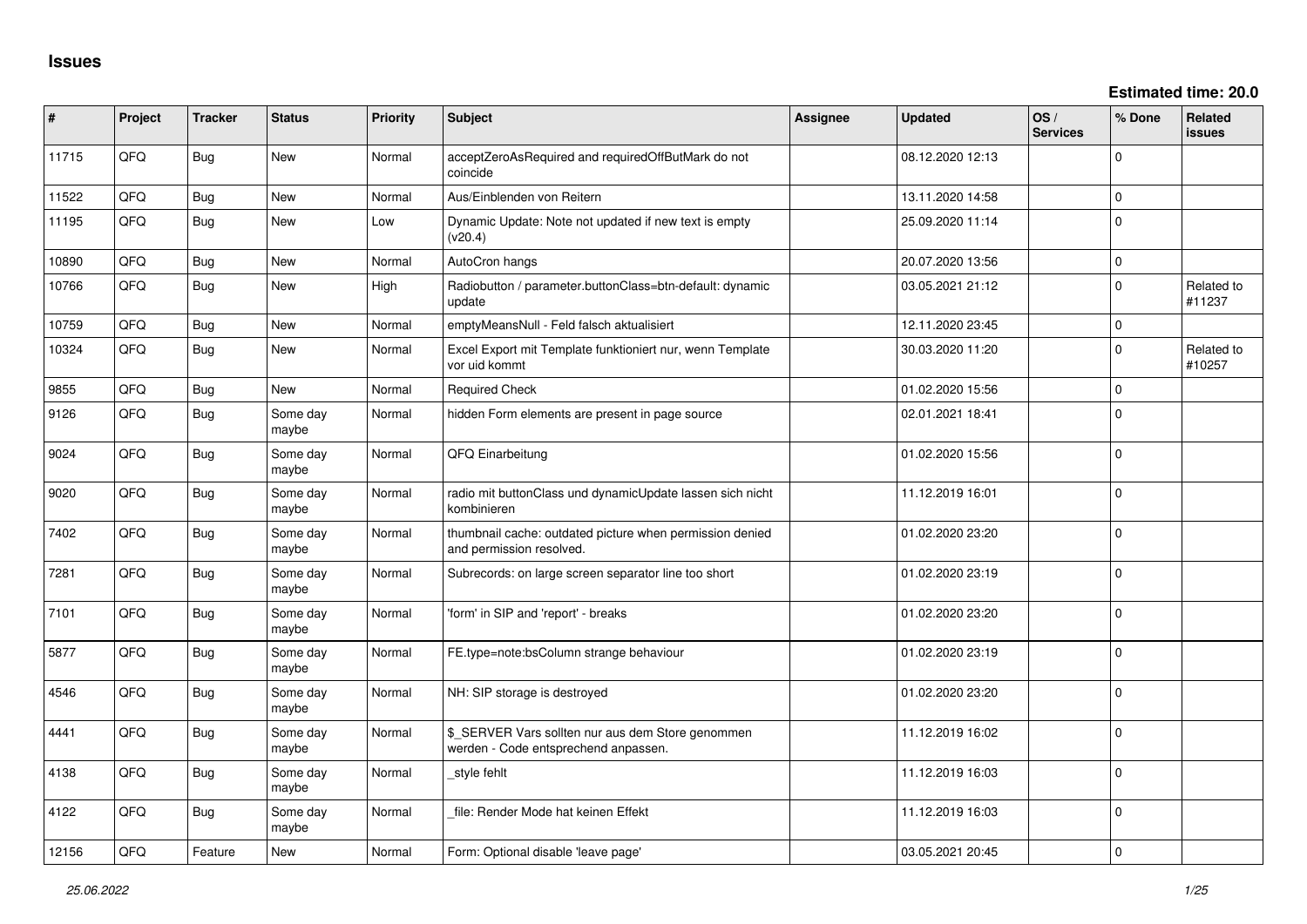| #     | Project | <b>Tracker</b> | <b>Status</b>     | <b>Priority</b> | <b>Subject</b>                                                     | Assignee | <b>Updated</b>   | OS/<br><b>Services</b> | % Done         | <b>Related</b><br><b>issues</b>             |
|-------|---------|----------------|-------------------|-----------------|--------------------------------------------------------------------|----------|------------------|------------------------|----------------|---------------------------------------------|
| 12135 | QFQ     | Feature        | <b>New</b>        | Normal          | Subrecord: Notiz                                                   |          | 24.04.2021 16:58 |                        | $\Omega$       |                                             |
| 12039 | QFQ     | Feature        | New               | Normal          | Missing htmlSpecialChar() in pre processing on form submit         |          | 18.02.2021 00:09 |                        | $\Omega$       | Related to<br>#14320                        |
| 12038 | QFQ     | Feature        | <b>New</b>        | Normal          | a) STORE_VAR: filenameOnlyStripUniq, b) SP:<br>QSTRIPUNIQ()        |          | 17.02.2021 23:55 |                        | $\overline{0}$ |                                             |
| 11850 | QFQ     | Feature        | <b>New</b>        | Urgent          | Wizard Form: basierend auf einer Tabelle eine Form<br>anlegen.     |          | 03.05.2021 21:12 |                        | $\Omega$       | Blocked by<br>#8082                         |
| 11716 | QFQ     | Feature        | <b>New</b>        | Normal          | Form an beliebiger Stelle im Report anzeigen                       |          | 09.12.2020 09:47 |                        | 0              |                                             |
| 11535 | QFQ     | Feature        | New               | Normal          | Ability to create SQL columns in frontend QFQ forms                |          | 17.11.2020 12:11 |                        | $\mathbf{0}$   |                                             |
| 11534 | QFQ     | Feature        | <b>New</b>        | Normal          | Report: Action on selected rows - Table batchprocessing<br>feature |          | 18.11.2020 08:15 |                        | $\overline{0}$ |                                             |
| 10874 | QFQ     | Feature        | <b>New</b>        | Normal          | Erstellen eines Foreign Keys in der Tabelle "FormElement"          |          | 13.07.2020 10:11 |                        | $\mathbf 0$    |                                             |
| 10763 | QFQ     | Feature        | <b>New</b>        | Normal          | form accessed and submitted despite logout?                        |          | 16.06.2020 11:43 |                        | $\Omega$       |                                             |
| 10738 | QFQ     | Feature        | Some day<br>maybe | Normal          | CORS headers for external API requests                             |          | 10.06.2020 14:00 |                        | $\Omega$       |                                             |
| 10384 | QFQ     | Feature        | <b>New</b>        | Normal          | Parameter Exchange QFQ Instances                                   |          | 07.05.2020 09:38 |                        | $\Omega$       |                                             |
| 10345 | QFQ     | Feature        | New               | Normal          | Templates - Patterns QFQ Style                                     |          | 03.05.2021 21:01 |                        | $\Omega$       | Related to<br>#10713                        |
| 10114 | QFQ     | Feature        | <b>New</b>        | High            | Symbol (Link): 'G:' (Glyphicon) replaced by 'i:' (icon)            |          | 07.12.2021 17:19 |                        | $\Omega$       | Related to<br>#3797,<br>Related to<br>#4194 |
| 9853  | QFQ     | Feature        | <b>New</b>        | Normal          | Check das SQL / QFQ / Mail Logfile geschrieben wird                |          | 09.01.2020 11:15 |                        | $\mathbf 0$    |                                             |
| 8056  | QFQ     | Feature        | Some day<br>maybe | Normal          | Termin Organisation (Reservation)                                  |          | 01.02.2020 23:19 |                        | $\overline{0}$ | Related to<br>#8658                         |
| 7921  | QFQ     | Feature        | Some day<br>maybe | Normal          | Rest API Export: URL kuerzer machen                                |          | 01.02.2020 23:19 |                        | $\Omega$       |                                             |
| 7278  | QFQ     | Feature        | Some day<br>maybe | Normal          | Form: Wert vordefinieren der immer gesetzt wird                    |          | 02.05.2021 09:27 |                        | $\overline{0}$ |                                             |
| 7229  | QFQ     | Feature        | Some day<br>maybe | Normal          | New FormElement.type: Button                                       |          | 01.02.2021 12:32 |                        | $\Omega$       |                                             |
| 7108  | QFQ     | Feature        | Some day<br>maybe | Normal          | QFQ Wrap Elements                                                  |          | 11.12.2019 16:01 |                        | 0              |                                             |
| 7106  | QFQ     | Feature        | Some day<br>maybe | Normal          | Beispiel Nummerierung von Rows in Report                           |          | 11.12.2019 16:01 |                        | $\Omega$       |                                             |
| 7105  | QFQ     | Feature        | Some day<br>maybe | Normal          | Beispiel wie man in einer zweiten Tabelle speichert.               |          | 11.12.2019 16:01 |                        | $\overline{0}$ |                                             |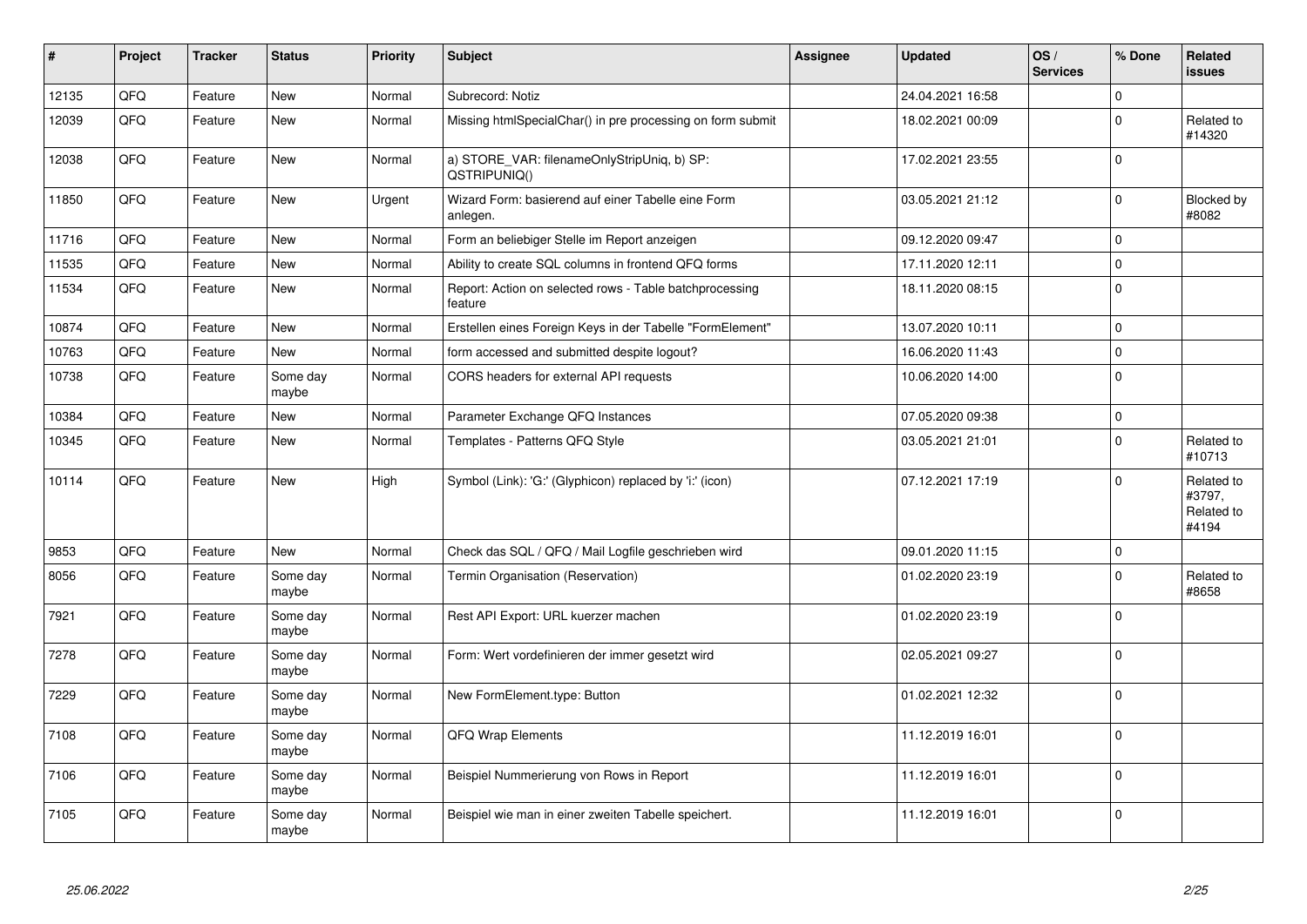| $\sharp$ | Project | <b>Tracker</b> | <b>Status</b>     | <b>Priority</b> | <b>Subject</b>                                                                    | <b>Assignee</b> | <b>Updated</b>   | OS/<br><b>Services</b> | % Done      | Related<br>issues   |
|----------|---------|----------------|-------------------|-----------------|-----------------------------------------------------------------------------------|-----------------|------------------|------------------------|-------------|---------------------|
| 7104     | QFQ     | Feature        | Some day<br>maybe | Normal          | Manual: hint about escaping if '\r' appears in mail body                          |                 | 11.12.2019 16:01 |                        | $\Omega$    |                     |
| 7100     | QFQ     | Feature        | Some day<br>maybe | Normal          | Download: log access, max downloads, time limit                                   |                 | 01.02.2020 23:19 |                        | $\Omega$    |                     |
| 6992     | QFQ     | Feature        | Some day<br>maybe | Normal          | DB exception: Syntax Highlight                                                    |                 | 11.12.2019 16:01 |                        | $\Omega$    | Related to<br>#5450 |
| 6704     | QFQ     | Feature        | Some day<br>maybe | Normal          | Upload Mode: Bilder in Notizen rechts sollen aktuellen<br>Upload repräsentieren.  |                 | 01.02.2020 23:19 |                        | $\Omega$    | Related to<br>#3264 |
| 6515     | QFQ     | Feature        | Some day<br>maybe | Normal          | Formular: Felder dynamisch ein/ausblenden                                         |                 | 11.12.2019 16:02 |                        | $\Omega$    |                     |
| 6299     | QFQ     | Feature        | Some day<br>maybe | Normal          | Attack detection: log table with invalid SIP access                               |                 | 11.12.2019 16:02 |                        | $\Omega$    | Related to<br>#3947 |
| 6288     | QFQ     | Feature        | Some day<br>maybe | Normal          | Best Practice: Erklaeren wie man ein Formular ganz in<br>'weiss' erstellen kann   |                 | 11.12.2019 16:02 |                        | $\Omega$    |                     |
| 6084     | QFQ     | Feature        | Some day<br>maybe | Normal          | New escape type: 'D' - convert date                                               |                 | 01.02.2020 23:19 |                        | $\Omega$    |                     |
| 6083     | QFQ     | Feature        | Some day<br>maybe | Normal          | Dynamic Update: Value Check via SQL                                               |                 | 11.12.2019 16:02 |                        | $\Omega$    |                     |
| 5923     | QFQ     | Feature        | Some day<br>maybe | Normal          | fillStoreSystemBySqlLate                                                          |                 | 01.02.2020 23:19 |                        | $\Omega$    |                     |
| 5895     | QFQ     | Feature        | Some day<br>maybe | Normal          | Tutorial: List of all QFQ Features                                                |                 | 01.02.2020 23:19 |                        | $\mathbf 0$ |                     |
| 5893     | QFQ     | Feature        | Some day<br>maybe | Normal          | Edit on double-click                                                              |                 | 01.02.2020 23:19 |                        | $\Omega$    | Related to<br>#5894 |
| 5892     | QFQ     | Feature        | Some day<br>maybe | Normal          | QFQ should use T3 API to manipulate FE GROUP<br>membership                        |                 | 01.02.2020 23:20 |                        | $\mathbf 0$ |                     |
| 5851     | QFQ     | Feature        | Some day<br>maybe | Normal          | Queue System implementieren: MQTT, RabbitMQ                                       |                 | 01.02.2020 23:20 |                        | 0           | Related to<br>#5715 |
| 5850     | QFQ     | Feature        | Some day<br>maybe | Normal          | Deployment: In QFQ Doc best practice fuer zeitgemaesses<br>Deployment beschreiben |                 | 01.02.2020 23:20 |                        | $\Omega$    |                     |
| 5805     | QFQ     | Feature        | Some day<br>maybe | Normal          | TypeAHead SQL value instead of key stored                                         |                 | 01.02.2020 23:19 |                        | $\Omega$    | Related to<br>#5444 |
| 5783     | QFQ     | Feature        | Some day<br>maybe | Normal          | <b>BPMN View/Edit</b>                                                             |                 | 11.12.2019 16:02 |                        | $\Omega$    |                     |
| 5455     | QFQ     | Feature        | Some day<br>maybe | Normal          | Mail Redirects grld abhaengig                                                     |                 | 01.02.2020 23:20 |                        | $\Omega$    |                     |
| 5452     | QFQ     | Feature        | Some day<br>maybe | Normal          | Thumbnails from PDF: bad quality                                                  |                 | 01.02.2020 23:20 |                        | $\Omega$    |                     |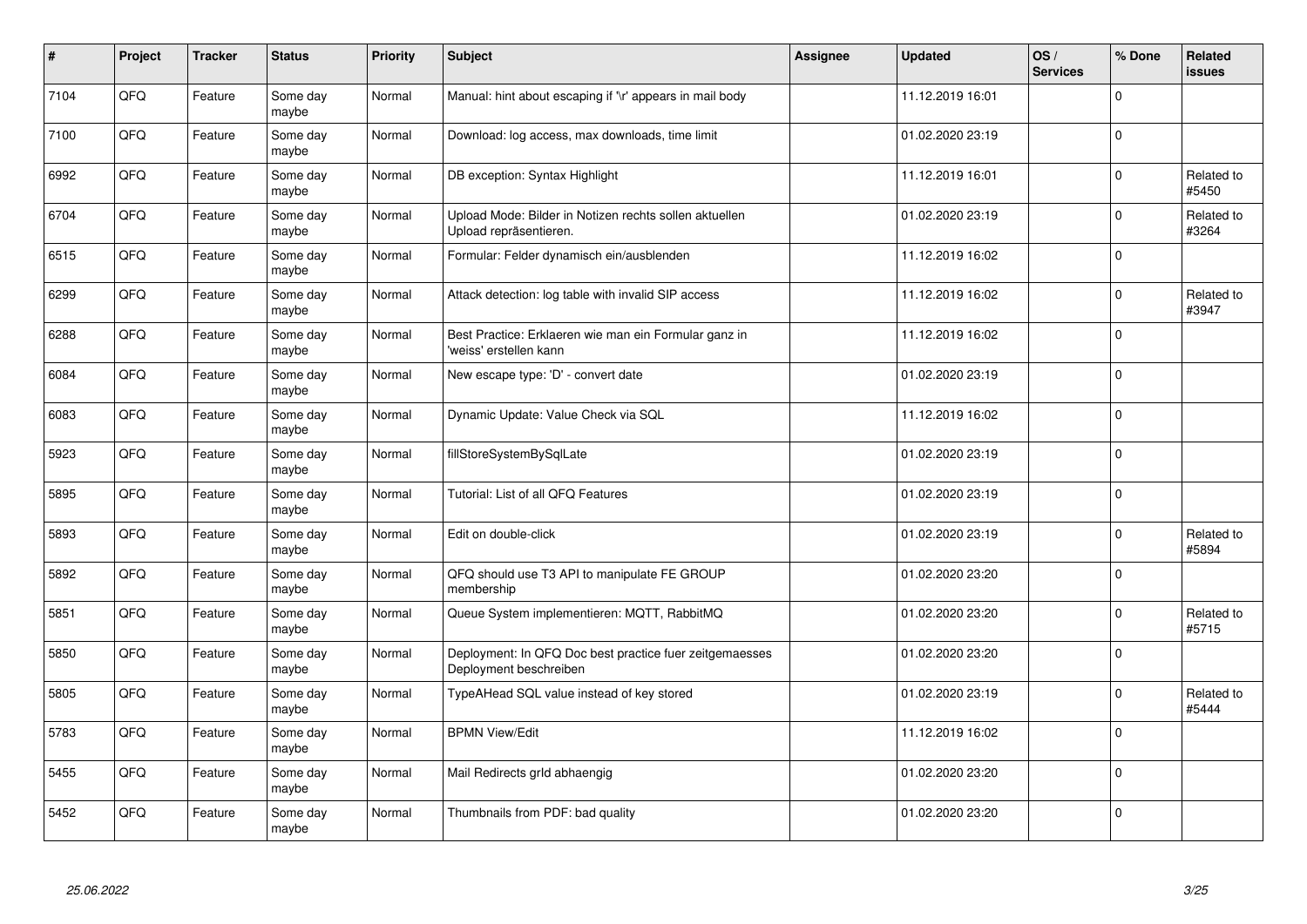| $\vert$ # | Project | <b>Tracker</b> | <b>Status</b>     | <b>Priority</b> | <b>Subject</b>                                                                                                                                                | Assignee | <b>Updated</b>   | OS/<br><b>Services</b> | % Done       | Related<br>issues                           |
|-----------|---------|----------------|-------------------|-----------------|---------------------------------------------------------------------------------------------------------------------------------------------------------------|----------|------------------|------------------------|--------------|---------------------------------------------|
| 5342      | QFQ     | Feature        | Some day<br>maybe | Normal          | link - with HTML Attributes                                                                                                                                   |          | 01.02.2020 23:20 |                        | $\mathbf 0$  | Related to<br>#14077                        |
| 5160      | QFQ     | Feature        | Some day<br>maybe | Normal          | QFQ collaborative / together.js, ShareJS, y-js, collaborative,                                                                                                |          | 11.12.2019 16:02 |                        | $\mathbf{0}$ |                                             |
| 5129      | QFQ     | Feature        | Some day<br>maybe | Normal          | Reports: SQL fuer x Achse und y Achse                                                                                                                         |          | 11.12.2019 16:02 |                        | $\mathbf 0$  |                                             |
| 4974      | QFQ     | Feature        | Some day<br>maybe | Normal          | Long polling - inform all listening clients of changes                                                                                                        |          | 11.12.2019 16:02 |                        | $\mathbf 0$  |                                             |
| 4816      | QFQ     | Feature        | Some day<br>maybe | Normal          | Templates for QFQ Reports (Tables, Radios, )                                                                                                                  |          | 01.02.2020 23:20 |                        | $\mathbf 0$  |                                             |
| 4719      | QFQ     | Feature        | Some day<br>maybe | Normal          | Custom Message in Client in case of 'Browser tab close,<br>modification will be lost'                                                                         |          | 01.02.2020 23:20 |                        | $\Omega$     |                                             |
| 4640      | QFQ     | Feature        | Some day<br>maybe | Normal          | Rename System Forms                                                                                                                                           |          | 01.02.2020 23:20 |                        | $\Omega$     |                                             |
| 4627      | QFQ     | Feature        | Some day<br>maybe | Normal          | dbupdate: all tables - check 'create', 'modified' if it is possible<br>to change to default 'CURRENT_TIMESTAMP' and modified<br>'ON UPDATE CURRENT TIMESTAMP' |          | 01.02.2020 23:20 |                        | $\Omega$     |                                             |
| 4626      | QFQ     | Feature        | Some day<br>maybe | Normal          | Mobile View: 'classBody=qfq-form-right' makes no sense                                                                                                        |          | 01.02.2020 23:20 |                        | $\mathbf 0$  |                                             |
| 4551      | QFQ     | Feature        | Some day<br>maybe | Normal          | Set 'pills' via dynamicUpdate to show/hide/disabled                                                                                                           |          | 01.02.2020 23:20 |                        | $\mathbf 0$  | Related to<br>#3752                         |
| 4536      | QFQ     | Feature        | Some day<br>maybe | Normal          | FE upload: problem with delete if mutliple uploads an<br>FE.name="                                                                                            |          | 01.02.2020 23:20 |                        | $\Omega$     |                                             |
| 4446      | QFQ     | Feature        | Some day<br>maybe | Normal          | New FE get same feldContainerId as last modifed FE                                                                                                            |          | 01.02.2020 23:20 |                        | $\Omega$     |                                             |
| 4445      | QFQ     | Feature        | Some day<br>maybe | Normal          | template group: Option to simulate fieldset                                                                                                                   |          | 28.06.2021 14:11 |                        | $\Omega$     |                                             |
| 4444      | QFQ     | Feature        | Some day<br>maybe | Normal          | FE.type=upload: detect mime type                                                                                                                              |          | 11.12.2019 16:02 |                        | 0            | Related to<br>#4303                         |
| 4443      | QFQ     | Feature        | Some day<br>maybe | Normal          | Form: multiple secondary tables                                                                                                                               |          | 01.02.2020 23:20 |                        | $\Omega$     |                                             |
| 4442      | QFQ     | Feature        | Some day<br>maybe | Normal          | Special Column Name: _link - new symbol G (Glyph) to<br>choose any available symbol                                                                           |          | 11.12.2019 16:02 |                        | $\Omega$     |                                             |
| 4440      | QFQ     | Feature        | Some day<br>maybe | Normal          | Manual.rst: explain how to. expand PHP Session to 4h                                                                                                          |          | 11.12.2019 16:02 |                        | $\mathbf 0$  |                                             |
| 4439      | QFQ     | Feature        | Some day<br>maybe | Normal          | Log: report all actions fired by an FE Element, incl. the<br>original directive (slaveld, sqllnsert, )                                                        |          | 01.02.2020 23:20 |                        | $\Omega$     | Related to<br>#4432,<br>Related to<br>#5458 |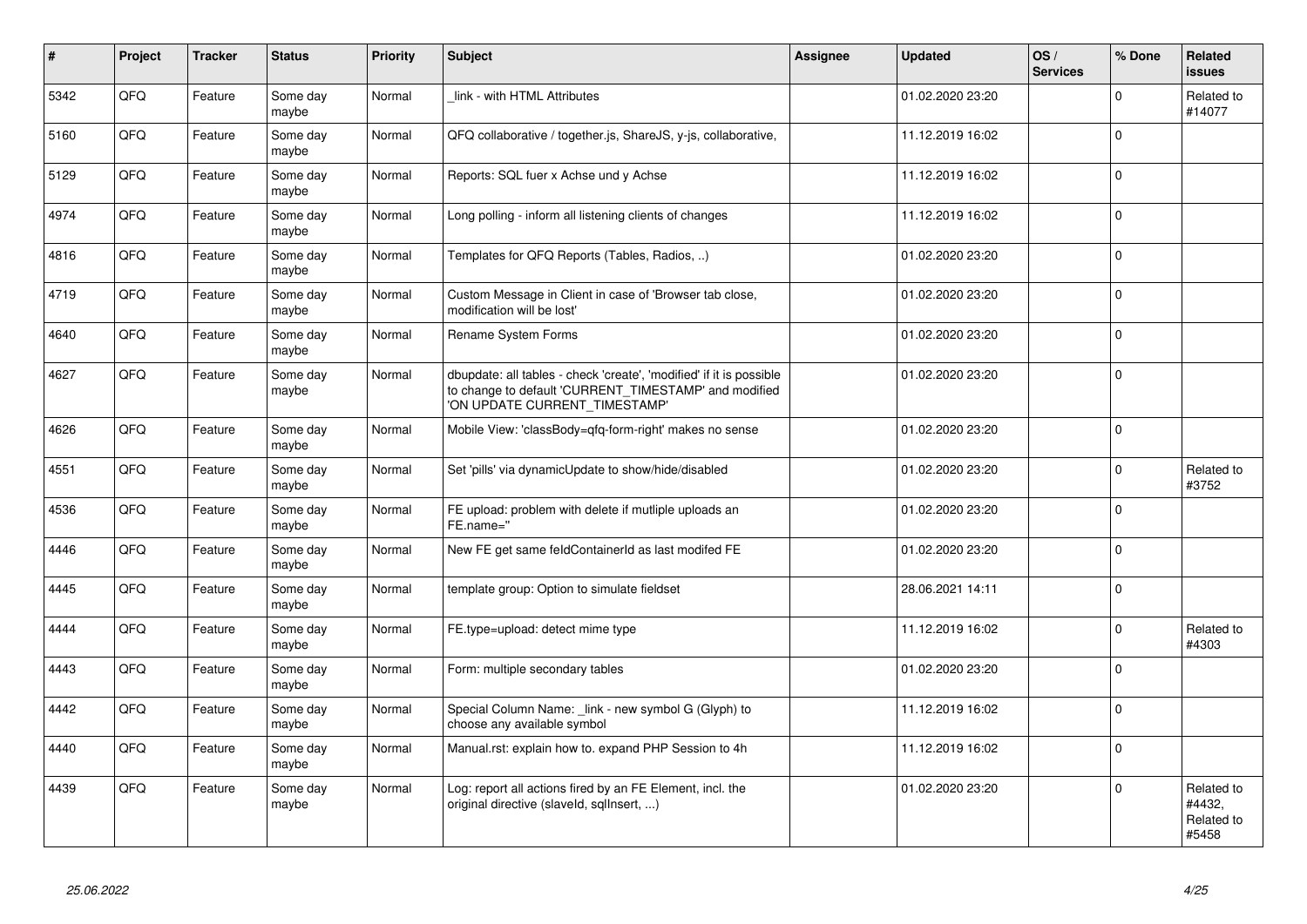| #    | Project | <b>Tracker</b> | <b>Status</b>     | <b>Priority</b> | <b>Subject</b>                                                                                                                                           | <b>Assignee</b> | <b>Updated</b>   | OS/<br><b>Services</b> | % Done         | Related<br><b>issues</b>                    |
|------|---------|----------------|-------------------|-----------------|----------------------------------------------------------------------------------------------------------------------------------------------------------|-----------------|------------------|------------------------|----------------|---------------------------------------------|
| 4435 | QFQ     | Feature        | Some day<br>maybe | Normal          | Report: striptags - specify allowed tags                                                                                                                 |                 | 01.02.2020 23:20 |                        | $\Omega$       |                                             |
| 4433 | QFQ     | Feature        | Some day<br>maybe | Normal          | Log when SIP will be destroyed by QFQ for any (security)<br>reason                                                                                       |                 | 01.02.2020 23:20 |                        | $\mathbf 0$    | Related to<br>#4432,<br>Related to<br>#5458 |
| 4194 | QFQ     | Feature        | In Progress       | Normal          | Bootstrap 4 ist jetzt offiziel                                                                                                                           |                 | 03.05.2021 20:47 |                        | $\Omega$       | Related to<br>#10114                        |
| 4027 | QFQ     | Feature        | Some day<br>maybe | Normal          | Missing: orange 'check' / 'bullet'                                                                                                                       |                 | 11.12.2019 16:03 |                        | $\Omega$       |                                             |
| 3880 | QFQ     | Feature        | Some day<br>maybe | Normal          | Form 'Form': anlegen einer Tabelle                                                                                                                       |                 | 14.01.2021 10:12 |                        | $\Omega$       |                                             |
| 3879 | QFQ     | Feature        | Some day<br>maybe | Normal          | Form 'FormElement': Beim Feld 'name' rechts in der Notiz<br>einen Link einblenden - a) aktuelle Definition anzeigen, b)<br>Spalte in der Tabelle anlegen |                 | 11.12.2019 16:03 |                        | 0              |                                             |
| 3878 | QFQ     | Feature        | Some day<br>maybe | Normal          | Form 'FormElement': Spalte 'name' typeAhead mit<br>Spaltennamen der Primarytable.                                                                        |                 | 11.12.2019 16:03 |                        | $\overline{0}$ |                                             |
| 3646 | QFQ     | Feature        | Some day<br>maybe | Normal          | Moeglichkeit HTML Tags in Reports auszugeben (zu<br>enkodieren: htmlspecialchars)                                                                        |                 | 11.12.2019 16:02 |                        | $\Omega$       | Related to<br>#14320                        |
| 3617 | QFQ     | Feature        | Some day<br>maybe | Normal          | Load javascripts at bottom                                                                                                                               |                 | 11.12.2019 16:02 |                        | $\Omega$       |                                             |
| 3567 | QFQ     | Feature        | Some day<br>maybe | Low             | 'Save', 'Close', 'New' als FormElement                                                                                                                   |                 | 11.12.2019 16:02 |                        | $\Omega$       |                                             |
| 3495 | QFQ     | Feature        | Some day<br>maybe | Normal          | Predifined Parameter werden nicht in '+' (add new record)<br>SIP gerendert.                                                                              |                 | 11.12.2019 16:02 |                        | $\mathbf 0$    |                                             |
| 2950 | QFQ     | Feature        | Some day<br>maybe | Normal          | Inhalt QFQ Records als File                                                                                                                              |                 | 11.12.2019 16:03 |                        | $\mathbf 0$    |                                             |
| 1510 | QFQ     | Feature        | Some day<br>maybe | Normal          | jquery von google laden, falls das nicht geht lokal                                                                                                      |                 | 11.12.2019 16:03 |                        | $\mathbf 0$    |                                             |
| 1253 | QFQ     | Feature        | Some day<br>maybe | Normal          | QF: Colorpicker                                                                                                                                          |                 | 11.12.2019 16:03 |                        | $\Omega$       |                                             |
| 1251 | QFQ     | Feature        | Some day<br>maybe | Normal          | QF: Combo                                                                                                                                                |                 | 11.12.2019 16:03 |                        | $\Omega$       |                                             |
| 1234 | QFQ     | Feature        | Some day<br>maybe | Normal          | QF: Record numbering: Im Grid soll in Spalte 1 optional die<br>laufende Nummer der Records angezeigt werden.                                             |                 | 01.02.2020 23:20 |                        | $\Omega$       |                                             |
| 955  | QFQ     | Feature        | Some day<br>maybe | Normal          | QF: Notizen vor/nach dem Form                                                                                                                            |                 | 01.02.2020 23:20 |                        | $\Omega$       |                                             |
| 880  | QFQ     | Feature        | Some day<br>maybe | Urgent          | Security: PHP, SQL Injection, XSS                                                                                                                        |                 | 03.05.2021 21:14 |                        | $\Omega$       | Related to<br>#14320                        |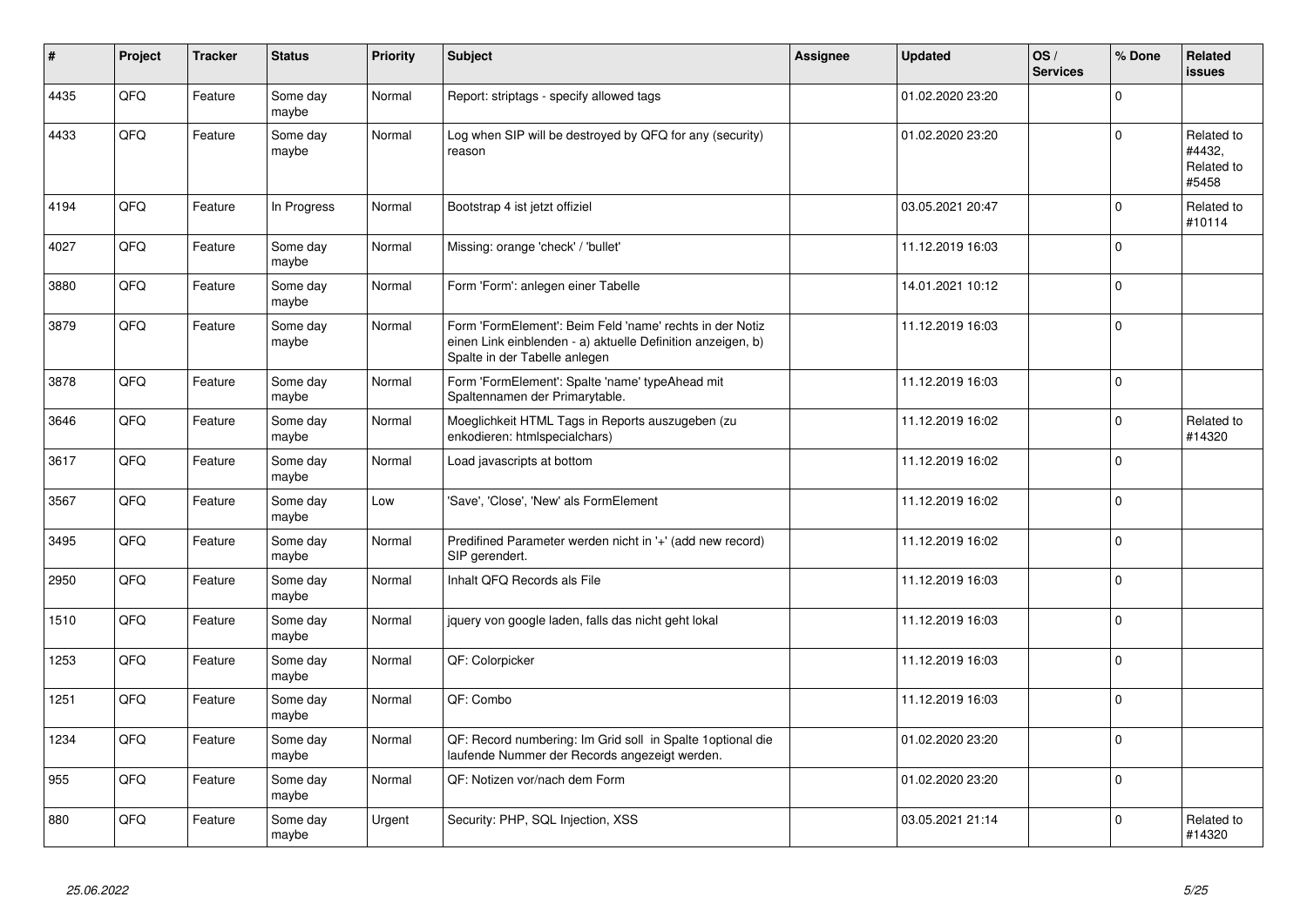| ∦     | Project | <b>Tracker</b> | <b>Status</b>     | <b>Priority</b> | <b>Subject</b>                                                                                                                                           | Assignee        | <b>Updated</b>   | OS/<br><b>Services</b> | % Done         | Related<br>issues                                                     |
|-------|---------|----------------|-------------------|-----------------|----------------------------------------------------------------------------------------------------------------------------------------------------------|-----------------|------------------|------------------------|----------------|-----------------------------------------------------------------------|
| 1623  | QFQ     | Feature        | Some day<br>maybe | Normal          | RealURL                                                                                                                                                  |                 | 11.12.2019 16:03 |                        | 30             |                                                                       |
| 14185 | QFQ     | Feature        | <b>New</b>        | Normal          | External/Autocron.php - better suitable directory                                                                                                        | Support: System | 28.05.2022 11:03 |                        | $\mathbf 0$    |                                                                       |
| 13647 | QFQ     | <b>Bug</b>     | <b>New</b>        | Normal          | Autofocus funktioniert nicht auf Chrome                                                                                                                  | Benjamin Baer   | 19.03.2022 17:44 |                        | $\mathbf 0$    |                                                                       |
| 13528 | QFQ     | <b>Bug</b>     | New               | Normal          | qfq.io > releases: es wird kein neues Release angelegt                                                                                                   | Benjamin Baer   | 19.03.2022 17:46 |                        | $\Omega$       |                                                                       |
| 11237 | QFQ     | Bug            | New               | High            | Radiobutton / parameter.buttonClass= btn-default - kein dirty<br>Trigger                                                                                 | Benjamin Baer   | 03.05.2021 21:12 |                        | $\Omega$       | Related to<br>#10766                                                  |
| 11057 | QFQ     | <b>Bug</b>     | New               | High            | Checkboxes ohne span.checkmark im Report werden<br>ausgeblendet                                                                                          | Benjamin Baer   | 03.05.2021 21:12 |                        | $\Omega$       | Related to<br>#11039                                                  |
| 9898  | QFQ     | Bug            | Feedback          | Normal          | Formular trotz Timeout gespeichert                                                                                                                       | Benjamin Baer   | 01.02.2020 15:56 |                        | $\mathbf 0$    |                                                                       |
| 9535  | QFQ     | <b>Bug</b>     | Feedback          | Normal          | Report:  AS ' vertical' - column to wide - vertical >> rot45,<br>rot <sub>90</sub>                                                                       | Benjamin Baer   | 01.02.2020 15:56 |                        | $\mathbf 0$    |                                                                       |
| 6566  | QFQ     | <b>Bug</b>     | Priorize          | Normal          | Link Function 'delete': provided parameter missing on page<br>reload                                                                                     | Benjamin Baer   | 03.01.2022 08:08 |                        | $\overline{0}$ |                                                                       |
| 6140  | QFQ     | <b>Bug</b>     | Priorize          | Normal          | QFQ DnD Sort: Locked fields                                                                                                                              | Benjamin Baer   | 21.03.2022 09:56 |                        | $\Omega$       |                                                                       |
| 4457  | QFQ     | <b>Bug</b>     | Priorize          | Normal          | typeahead: pressing return to select an item, saves the form<br>and closes the form.                                                                     | Benjamin Baer   | 03.01.2022 08:01 |                        | $\Omega$       | Related to<br>#4398                                                   |
| 4454  | QFQ     | <b>Bug</b>     | Some day<br>maybe | Normal          | Required Elements: multiple elements in a row - whole row<br>marked if only one input is empty.                                                          | Benjamin Baer   | 01.02.2020 23:20 |                        | 0              |                                                                       |
| 4398  | QFQ     | Bug            | Some day<br>maybe | Normal          | Typeahead: mouse click in a prefilled input opens a single<br>item dropdown with the current value - click on it seems to<br>set the value, not the key. | Benjamin Baer   | 01.02.2020 23:20 |                        | $\Omega$       | Related to<br>#4457                                                   |
| 2063  | QFQ     | Bug            | Some day<br>maybe | Normal          | Pills auf 'inaktiv' setzen falls keine Element auf dem Pill<br>sichtbar sind.                                                                            | Benjamin Baer   | 11.12.2019 16:03 |                        | $\Omega$       | Related to<br>#3752                                                   |
| 12556 | QFQ     | Feature        | <b>New</b>        | Normal          | Pills Title: colored = static or dynamic on allrequiredgiven                                                                                             | Benjamin Baer   | 19.03.2022 17:49 |                        | $\Omega$       |                                                                       |
| 12490 | QFQ     | Feature        | New               | Normal          | Loading Plugins in QFQ - see what tinymce does. (lazy<br>loading)                                                                                        | Benjamin Baer   | 08.06.2022 10:37 |                        | $\Omega$       | Related to<br>#12611,<br>Related to<br>#10013,<br>Related to<br>#7732 |
| 12476 | QFQ     | Feature        | <b>New</b>        | Normal          | clearMe: a) should trigger 'dirty', b) sticky on textarea resize                                                                                         | Benjamin Baer   | 04.01.2022 08:40 |                        | $\Omega$       | Related to<br>#9528                                                   |
| 10003 | QFQ     | Feature        | Priorize          | Normal          | fieldset: stronger visualize group                                                                                                                       | Benjamin Baer   | 12.02.2020 08:13 |                        | $\mathbf 0$    |                                                                       |
| 9548  | QFQ     | Feature        | Feedback          | High            | FormElement: Pattern mismatch - optional report only on<br>focus lost                                                                                    | Benjamin Baer   | 03.05.2021 21:14 |                        | $\Omega$       |                                                                       |
| 9135  | QFQ     | Feature        | Priorize          | Normal          | Progress Bar generic / replace old hourglass download<br>popup                                                                                           | Benjamin Baer   | 03.01.2022 07:43 |                        | $\Omega$       |                                                                       |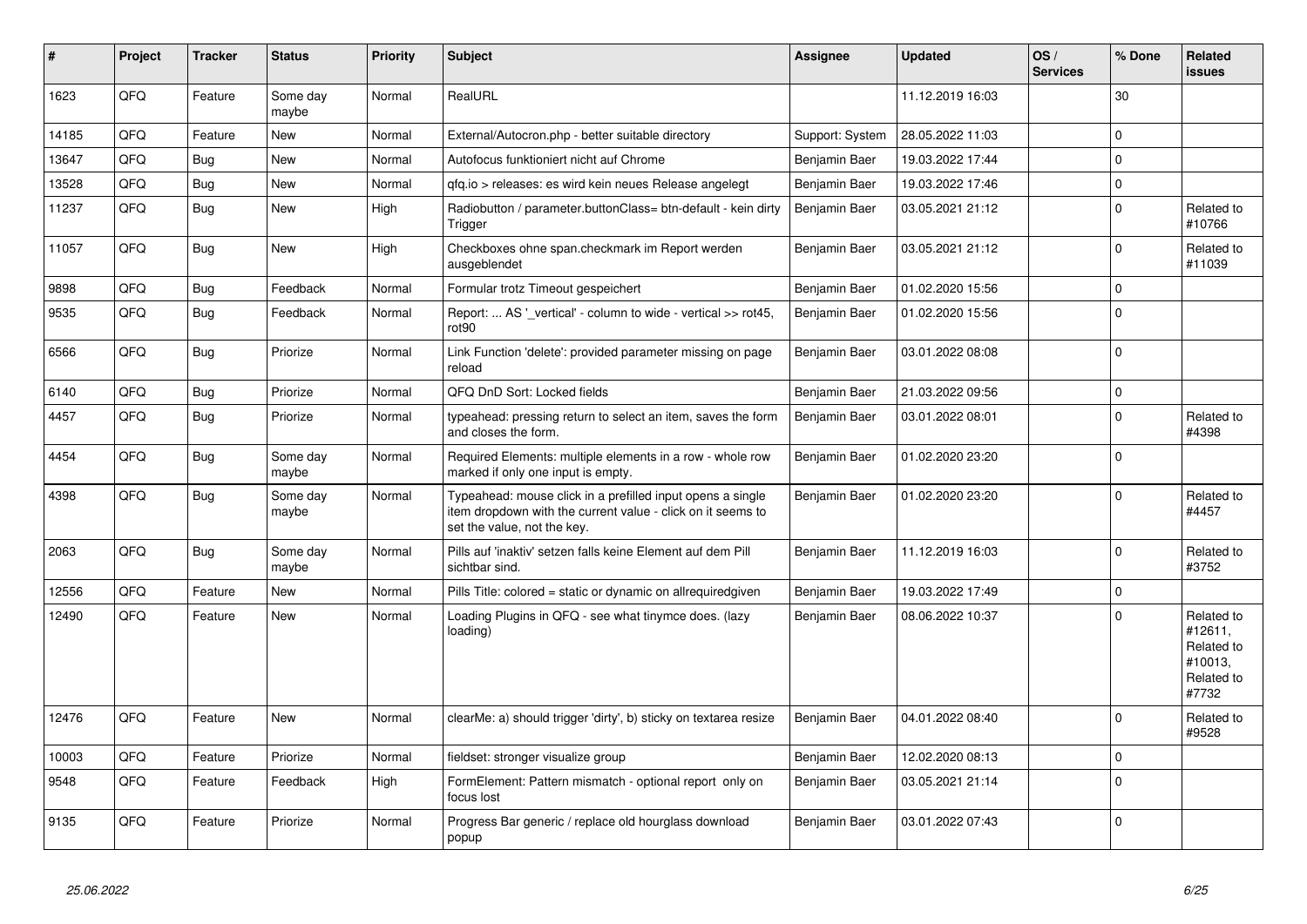| #     | Project        | <b>Tracker</b> | <b>Status</b>     | <b>Priority</b> | <b>Subject</b>                                                                                      | <b>Assignee</b> | <b>Updated</b>   | OS/<br><b>Services</b> | % Done      | Related<br>issues                                                      |
|-------|----------------|----------------|-------------------|-----------------|-----------------------------------------------------------------------------------------------------|-----------------|------------------|------------------------|-------------|------------------------------------------------------------------------|
| 9130  | QFQ            | Feature        | Some day<br>maybe | Normal          | tablesorter: Automatic Row numbering / Zeilenummer                                                  | Benjamin Baer   | 01.02.2020 23:22 |                        | 0           |                                                                        |
| 7965  | QFQ            | Feature        | Priorize          | Normal          | Input type 'text' with visual format - currency                                                     | Benjamin Baer   | 03.01.2022 07:45 |                        | $\mathbf 0$ |                                                                        |
| 7732  | QFQ            | Feature        | Some day<br>maybe | Normal          | Javascript: Lazy Loading der add on libs                                                            | Benjamin Baer   | 08.06.2022 10:38 |                        | 0           | Related to<br>#12611,<br>Related to<br>#12490,<br>Related to<br>#10013 |
| 7730  | QFQ            | Feature        | Priorize          | Normal          | SELECT Box: title in between                                                                        | Benjamin Baer   | 01.02.2020 23:22 |                        | $\mathbf 0$ |                                                                        |
| 7602  | QFQ            | Feature        | ToDo              | High            | Multi Select: with checkboxes                                                                       | Benjamin Baer   | 22.03.2022 09:07 |                        | 0           |                                                                        |
| 6972  | QFQ            | Feature        | Some day<br>maybe | Normal          | Fabric Clipboard / cross browser tab                                                                | Benjamin Baer   | 01.02.2020 23:21 |                        | 0           |                                                                        |
| 6970  | QFQ            | Feature        | Some day<br>maybe | Normal          | tablesorter: default fuer 'sortReset' aendern von 'Ctrl' zu 'Alt'                                   | Benjamin Baer   | 01.02.2020 23:21 |                        | $\mathbf 0$ |                                                                        |
| 6870  | QFQ            | Feature        | Priorize          | Normal          | Click on '_link' triggers an API call                                                               | Benjamin Baer   | 03.01.2022 08:25 |                        | 0           |                                                                        |
| 6801  | QFQ            | Feature        | Priorize          | Normal          | Fabric: Maximize / FullIscreen                                                                      | Benjamin Baer   | 21.03.2022 09:56 |                        | $\mathbf 0$ |                                                                        |
| 6224  | QFQ            | Feature        | Priorize          | Normal          | Dynamic update: fade in/out fields                                                                  | Benjamin Baer   | 21.03.2022 09:50 |                        | 0           |                                                                        |
| 5562  | QFQ            | Feature        | Priorize          | Normal          | Drag'n'Drop fuer Uploads                                                                            | Benjamin Baer   | 21.03.2022 09:52 |                        | $\mathbf 0$ | Related to<br>#9706                                                    |
| 5389  | QFQ            | Feature        | Some day<br>maybe | Normal          | QFQ Design: Multline label / note                                                                   | Benjamin Baer   | 01.02.2020 23:19 |                        | $\mathbf 0$ |                                                                        |
| 5366  | QFQ            | Feature        | Priorize          | Normal          | Saving with keyboard shortcuts                                                                      | Benjamin Baer   | 21.03.2022 09:47 |                        | 0           |                                                                        |
| 5024  | QFQ            | Feature        | Some day<br>maybe | Normal          | Fabric: Generate PDF with edits                                                                     | Benjamin Baer   | 01.02.2020 23:20 |                        | 0           | Related to<br>#10704                                                   |
| 4420  | QFQ            | Feature        | Some day<br>maybe | Normal          | Client: Local Storage - store the changes of a form, local in<br>the browser.                       | Benjamin Baer   | 11.12.2019 16:02 |                        | $\mathbf 0$ |                                                                        |
| 3692  | QFQ            | Feature        | Some day<br>maybe | Normal          | QFQ Webseite                                                                                        | Benjamin Baer   | 11.12.2019 16:02 |                        | $\mathbf 0$ | Related to<br>#5033                                                    |
| 3415  | QFQ            | Feature        | Some day<br>maybe | Normal          | FE Login Box Templatefile                                                                           | Benjamin Baer   | 11.12.2019 16:02 |                        | $\mathbf 0$ |                                                                        |
| 2665  | QFQ            | Bug            | Priorize          | Normal          | Dynamic Update funktioniert nicht, wenn beim<br>entsprechenden FormElement eine size angegeben ist. | Benjamin Baer   | 03.01.2022 08:12 |                        | 30          |                                                                        |
| 8522  | QFQ            | Feature        | Some day<br>maybe | Normal          | build QFQ - npm warnings                                                                            | Benjamin Baer   | 01.02.2020 23:19 |                        | 50          |                                                                        |
| 14323 | QFQ            | Bug            | In Progress       | Normal          | Report: render=both single - no impact                                                              | Carsten Rose    | 19.06.2022 18:31 |                        | $\mathbf 0$ |                                                                        |
| 14305 | QFQ            | <b>Bug</b>     | New               | Normal          | Inline Report editing does not create history entries                                               | Carsten Rose    | 10.06.2022 11:55 |                        | 0           |                                                                        |
| 14304 | $\mathsf{QFQ}$ | Bug            | New               | Normal          | table sorter view safer does not work                                                               | Carsten Rose    | 10.06.2022 11:49 |                        | 0           |                                                                        |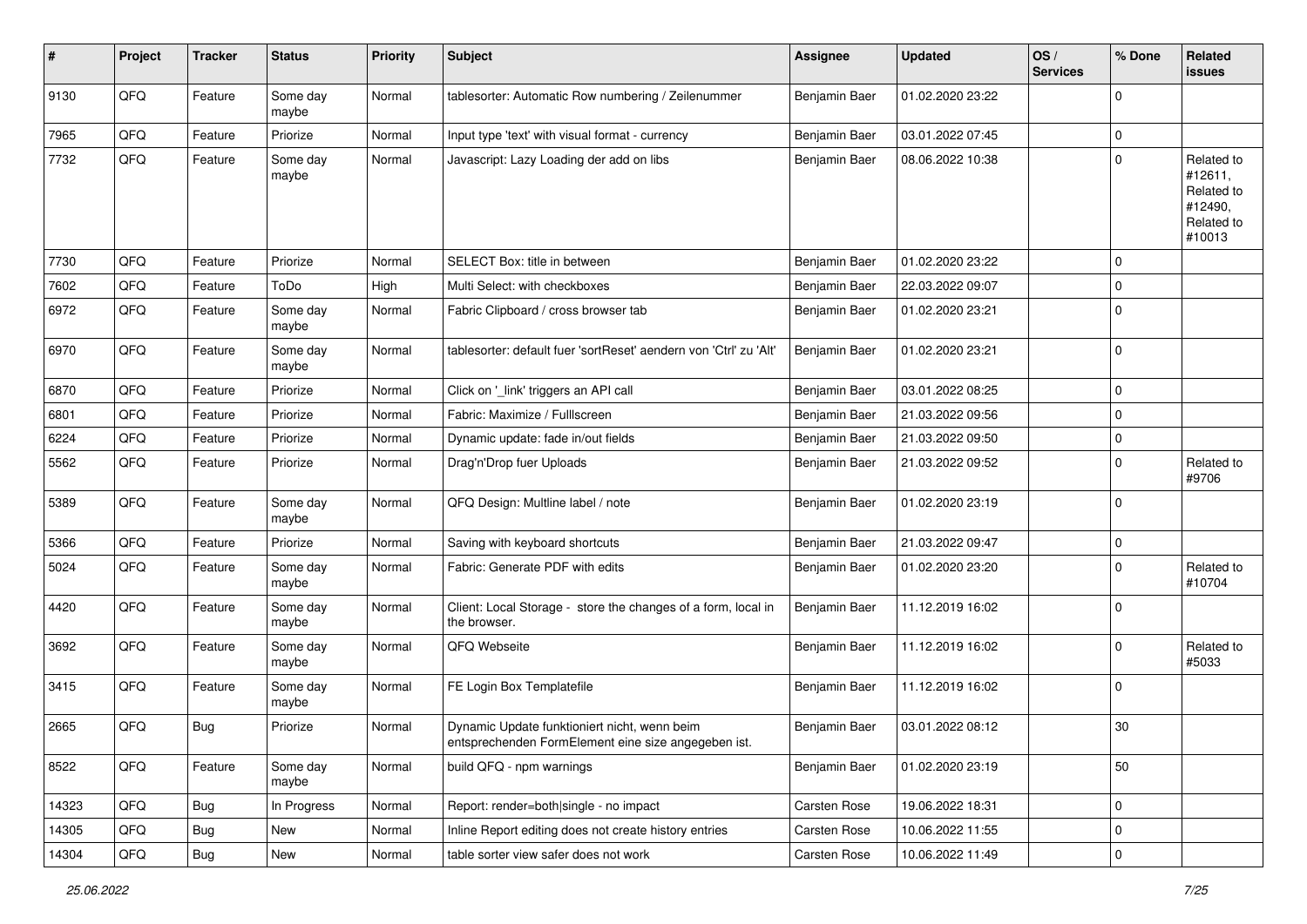| #     | Project | <b>Tracker</b> | <b>Status</b> | <b>Priority</b> | <b>Subject</b>                                                                                                                                      | <b>Assignee</b>     | <b>Updated</b>   | OS/<br><b>Services</b> | % Done       | Related<br><b>issues</b>                    |
|-------|---------|----------------|---------------|-----------------|-----------------------------------------------------------------------------------------------------------------------------------------------------|---------------------|------------------|------------------------|--------------|---------------------------------------------|
| 14283 | QFQ     | <b>Bug</b>     | Priorize      | Normal          | HEIC / HEIF convert doesn't trigger                                                                                                                 | Carsten Rose        | 19.06.2022 16:37 |                        | $\Omega$     |                                             |
| 14233 | QFQ     | <b>Bug</b>     | New           | Normal          | AS _link: question - HTML is not rendered                                                                                                           | Carsten Rose        | 28.05.2022 11:02 |                        | $\Omega$     |                                             |
| 14175 | QFQ     | <b>Bug</b>     | In Progress   | Normal          | Opening a form with no QFQ Session cookie fails                                                                                                     | Carsten Rose        | 03.06.2022 10:40 |                        | $\Omega$     |                                             |
| 14091 | QFQ     | <b>Bug</b>     | <b>New</b>    | Normal          | inconsistent template path for twig                                                                                                                 | Carsten Rose        | 19.04.2022 18:36 |                        | $\Omega$     |                                             |
| 14077 | QFQ     | <b>Bug</b>     | New           | Normal          | As _link: Attribute 'class' missing by r:1 and r:3 - but should<br>set                                                                              | Carsten Rose        | 28.05.2022 11:02 |                        | $\Omega$     | Related to<br>#5342,<br>Related to<br>#4343 |
| 13706 | QFQ     | <b>Bug</b>     | <b>New</b>    | Normal          | Wrong CheckType in FieldElement LastStatus of Form Cron                                                                                             | <b>Carsten Rose</b> | 21.01.2022 18:20 |                        | $\Omega$     |                                             |
| 13659 | QFQ     | <b>Bug</b>     | <b>New</b>    | Normal          | wrong sanitize class applied to R-store                                                                                                             | Carsten Rose        | 15.01.2022 14:23 |                        | $\Omega$     |                                             |
| 13592 | QFQ     | <b>Bug</b>     | New           | Normal          | QFQ Build Queue: das vergeben von Tags klappt nicht. Es<br>werden keine Releases gebaut.                                                            | Carsten Rose        | 19.03.2022 17:45 |                        | $\Omega$     |                                             |
| 13460 | QFQ     | <b>Bug</b>     | New           | Normal          | Doc: Password set/reset  password should not processed<br>with 'html encode'                                                                        | Carsten Rose        | 19.03.2022 17:46 |                        | $\Omega$     |                                             |
| 13451 | QFQ     | <b>Bug</b>     | <b>New</b>    | Normal          | Character Counter / Max Character: Problem in Safari                                                                                                | Carsten Rose        | 15.04.2022 17:18 |                        | $\Omega$     |                                             |
| 13332 | QFQ     | <b>Bug</b>     | <b>New</b>    | Normal          | Multi Form: Required Felder werden visuell nicht markiert.                                                                                          | Carsten Rose        | 19.03.2022 17:47 |                        | $\Omega$     |                                             |
| 13331 | QFQ     | <b>Bug</b>     | <b>New</b>    | Normal          | Multi Form: Clear Icon misplaced                                                                                                                    | Carsten Rose        | 19.03.2022 17:47 |                        | $\Omega$     |                                             |
| 12974 | QFQ     | <b>Bug</b>     | <b>New</b>    | High            | Sanitize Queries in Action-Elements                                                                                                                 | Carsten Rose        | 07.12.2021 17:19 |                        | $\mathbf{0}$ |                                             |
| 12716 | QFQ     | <b>Bug</b>     | <b>New</b>    | Normal          | template group: Pattern only applied to first instance                                                                                              | Carsten Rose        | 19.03.2022 17:47 |                        | $\mathbf 0$  |                                             |
| 12714 | QFQ     | <b>Bug</b>     | <b>New</b>    | Normal          | Conversion of GIF to PDF broken when GIF contains Alpha.                                                                                            | Carsten Rose        | 19.03.2022 17:49 |                        | $\Omega$     |                                             |
| 12702 | QFQ     | <b>Bug</b>     | New           | High            | templateGroup: broken in multiDb Setup                                                                                                              | Carsten Rose        | 14.12.2021 16:02 |                        | $\Omega$     |                                             |
| 12670 | QFQ     | <b>Bug</b>     | New           | High            | Dropdown-Menu classes können nicht mehr angegeben<br>werden                                                                                         | Carsten Rose        | 07.12.2021 17:19 |                        | $\Omega$     |                                             |
| 12581 | QFQ     | Bug            | <b>New</b>    | Normal          | Form.forward=close: Record 'new' in new browser tab > save<br>(& close) >> Form is not reloaded with new created record id<br>and stays in mode=new | Carsten Rose        | 19.03.2022 17:48 |                        | $\Omega$     |                                             |
| 12546 | QFQ     | Bug            | Feedback      | Normal          | Branch 'Development' - Unit Tests mit dirty workaround<br>angepasst                                                                                 | Carsten Rose        | 19.03.2022 17:48 |                        | $\Omega$     |                                             |
| 12545 | QFQ     | <b>Bug</b>     | <b>New</b>    | Urgent          | sql.log not created / updated                                                                                                                       | Carsten Rose        | 14.12.2021 16:02 |                        | $\mathbf{0}$ |                                             |
| 12520 | QFQ     | <b>Bug</b>     | New           | Normal          | Switch FE User: still active even FE User session expired                                                                                           | Carsten Rose        | 19.03.2022 17:48 |                        | $\Omega$     |                                             |
| 12513 | QFQ     | Bug            | New           | High            | Implement server side check of maxlength                                                                                                            | Carsten Rose        | 07.12.2021 17:19 |                        | 0            |                                             |
| 12512 | QFQ     | <b>Bug</b>     | New           | Normal          | Some MySQL Installation can't use 'stored procedures'                                                                                               | Carsten Rose        | 19.03.2022 17:48 |                        | $\mathbf 0$  |                                             |
| 12468 | QFQ     | <b>Bug</b>     | New           | Urgent          | Form: update Form.title after save                                                                                                                  | Carsten Rose        | 03.05.2021 21:12 |                        | 0            |                                             |
| 12463 | QFQ     | Bug            | ToDo          | High            | QFQ Function: 'function' and 'sql' on same level - output of<br>sql is shown two times.                                                             | Carsten Rose        | 15.12.2021 16:31 |                        | l 0          |                                             |
| 12395 | QFQ     | Bug            | ToDo          | High            | QFQ Function: Result two times shown                                                                                                                | Carsten Rose        | 18.02.2022 08:59 |                        | 0            |                                             |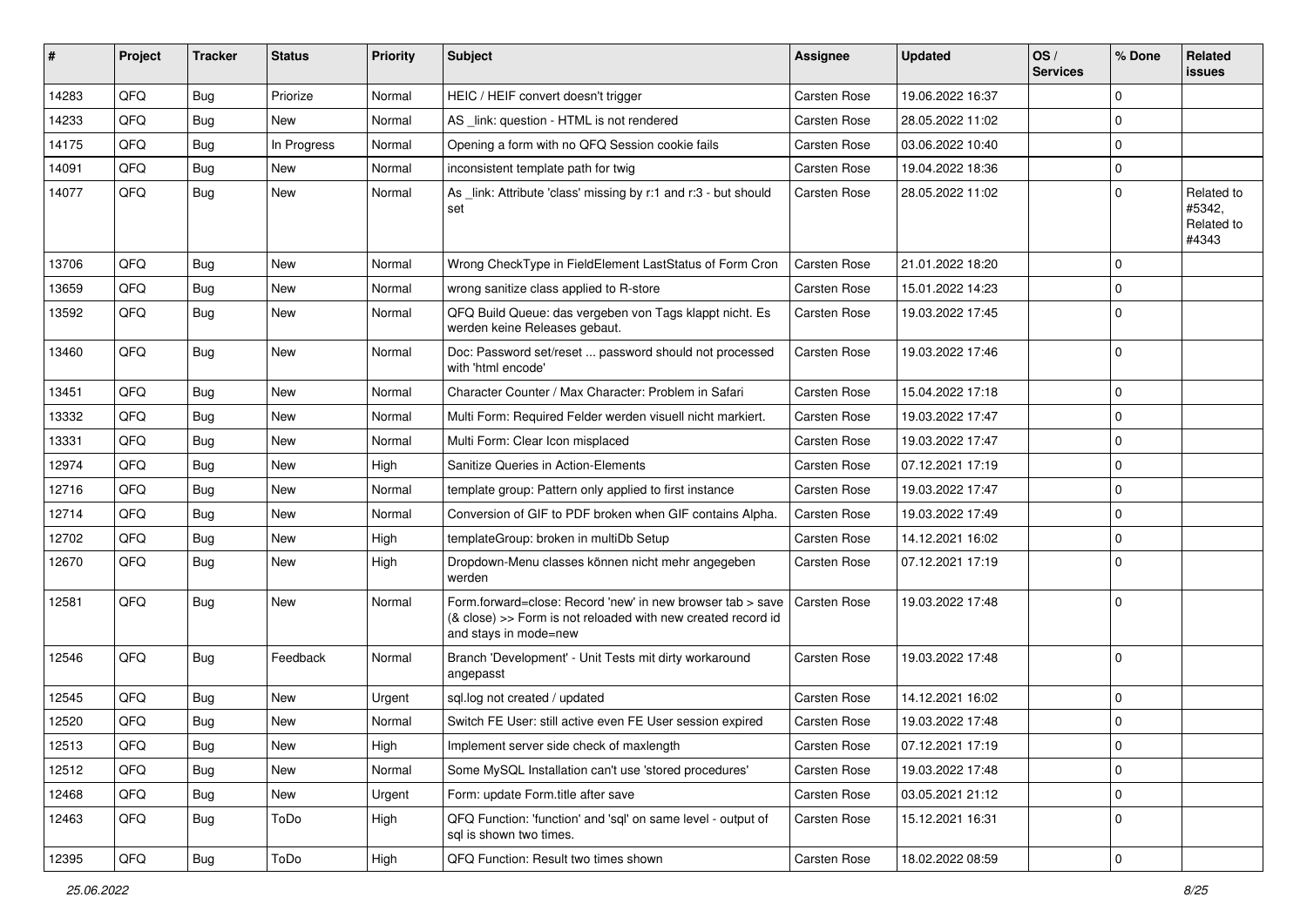| $\vert$ # | Project | <b>Tracker</b> | <b>Status</b> | <b>Priority</b> | <b>Subject</b>                                                                      | Assignee            | <b>Updated</b>   | OS/<br><b>Services</b> | % Done      | Related<br>issues                                                                                                              |
|-----------|---------|----------------|---------------|-----------------|-------------------------------------------------------------------------------------|---------------------|------------------|------------------------|-------------|--------------------------------------------------------------------------------------------------------------------------------|
| 12327     | QFQ     | Bug            | New           | Normal          | Copy to clipboard: Glyphicon can not be changed                                     | Carsten Rose        | 27.12.2021 17:59 |                        | $\Omega$    |                                                                                                                                |
| 12325     | QFQ     | Bug            | Priorize      | Normal          | MultiDB form.dblndex not working for report syntax                                  | Carsten Rose        | 07.09.2021 13:37 |                        | $\Omega$    | Related to<br>#12145,<br>Related to<br>#12314                                                                                  |
| 12187     | QFQ     | <b>Bug</b>     | <b>New</b>    | Normal          | Trigger FormAsFile() via Report: probably problem with multi<br>DB setup            | <b>Carsten Rose</b> | 20.03.2021 21:20 |                        | l 0         |                                                                                                                                |
| 12133     | QFQ     | Bug            | New           | Normal          | NPM, phpSpreadSheet aktualisieren                                                   | Carsten Rose        | 15.03.2021 09:04 |                        | $\mathbf 0$ |                                                                                                                                |
| 12045     | QFQ     | Bug            | <b>New</b>    | Normal          | templateGroup afterSave FE: Aufruf ohne<br>sqlHonorFormElements funktioniert nicht  | Carsten Rose        | 18.02.2021 16:33 |                        | $\Omega$    |                                                                                                                                |
| 12040     | QFQ     | Bug            | New           | Normal          | FE Mode 'hidden' für zwei FEs auf einer Zeile                                       | Carsten Rose        | 18.02.2021 10:13 |                        | $\mathbf 0$ |                                                                                                                                |
| 11752     | QFQ     | <b>Bug</b>     | <b>New</b>    | Normal          | checkbox renders multiple input elements with same name                             | Carsten Rose        | 17.12.2020 14:58 |                        | $\Omega$    | Related to<br>#11750                                                                                                           |
| 11695     | QFQ     | Bug            | <b>New</b>    | Normal          | MultiForm required FE Error                                                         | Carsten Rose        | 04.12.2020 13:34 |                        | l 0         |                                                                                                                                |
| 11668     | QFQ     | Bug            | <b>New</b>    | Normal          | Play function.sql - problem with mysql                                              | Carsten Rose        | 03.05.2021 20:48 |                        | $\mathbf 0$ |                                                                                                                                |
| 11667     | QFQ     | Bug            | New           | Normal          | MySQL mariadb-server-10.3: Incorrect datetime value                                 | Carsten Rose        | 03.05.2021 20:48 |                        | $\mathbf 0$ |                                                                                                                                |
| 11517     | QFQ     | <b>Bug</b>     | In Progress   | Normal          | extraButtonInfo Broken for multiple FormElements                                    | Carsten Rose        | 12.05.2022 13:12 |                        | $\Omega$    | Related to<br>#7890,<br>Related to<br>#3811, Has<br>duplicate<br>#10905, Has<br>duplicate<br>#10553, Has<br>duplicate<br>#6779 |
| 11239     | QFQ     | Bug            | <b>New</b>    | Normal          | Radiobutton (plain): horizontales Rendern abhängig vom<br>Datentyp in der Datenbank | Carsten Rose        | 30.09.2020 18:37 |                        | l 0         |                                                                                                                                |
| 10937     | QFQ     | Bug            | New           | Normal          | Fehler mit abhängigen Select- Feldern beim Positionieren                            | Carsten Rose        | 12.11.2020 23:45 |                        | $\mathbf 0$ |                                                                                                                                |
| 10704     | QFQ     | <b>Bug</b>     | <b>New</b>    | Normal          | wkhtml problem rendering fullCalendar.js / fabric.js >><br>successor: puppeteer     | Carsten Rose        | 12.11.2020 23:45 |                        | $\Omega$    | Related to<br>#5024,<br>Related to<br>#4650,<br>Related to<br>#10715                                                           |
| 10661     | QFQ     | <b>Bug</b>     | In Progress   | Normal          | Typo3 Warnungen                                                                     | Carsten Rose        | 07.09.2021 13:23 |                        | 0           | Related to<br>#12440                                                                                                           |
| 10658     | QFQ     | <b>Bug</b>     | New           | Normal          | processReadOnly broken                                                              | Carsten Rose        | 27.05.2020 17:55 |                        | 0           |                                                                                                                                |
| 10640     | QFQ     | <b>Bug</b>     | New           | High            | TypeAhead Tag: FE editierbar trotz readOnly                                         | Carsten Rose        | 03.05.2021 21:12 |                        | $\mathbf 0$ |                                                                                                                                |
| 10588     | QFG     | Bug            | New           | Normal          | typeahed Tag: Doku anpassen                                                         | Carsten Rose        | 12.11.2020 23:45 |                        | $\mathbf 0$ |                                                                                                                                |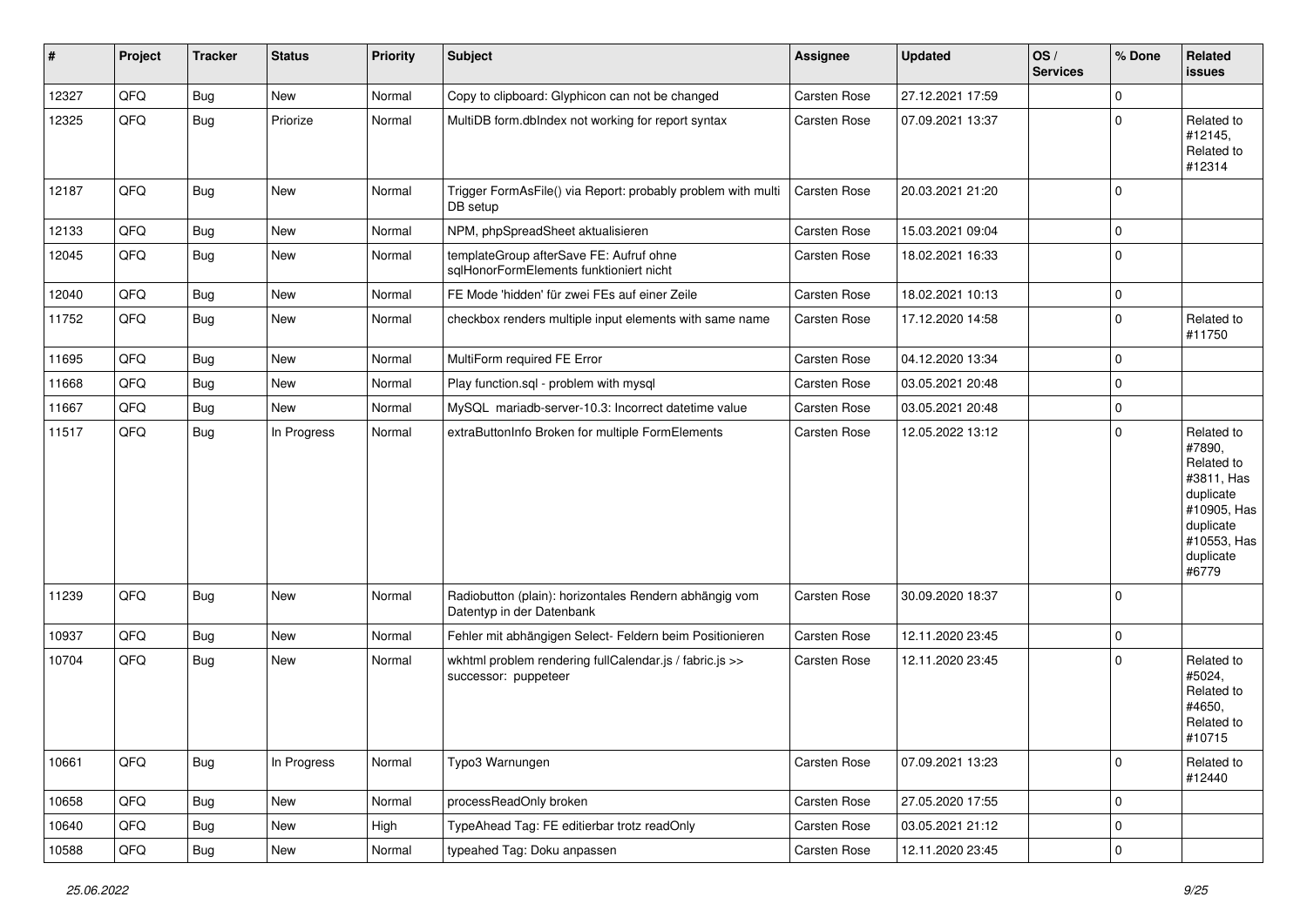| #     | Project | <b>Tracker</b> | <b>Status</b>     | <b>Priority</b> | <b>Subject</b>                                                                                           | <b>Assignee</b>     | <b>Updated</b>   | OS/<br><b>Services</b> | % Done      | <b>Related</b><br><b>issues</b>                                         |
|-------|---------|----------------|-------------------|-----------------|----------------------------------------------------------------------------------------------------------|---------------------|------------------|------------------------|-------------|-------------------------------------------------------------------------|
| 10508 | QFQ     | Bug            | <b>New</b>        | High            | Multi Form broken on Multi DB Instance                                                                   | <b>Carsten Rose</b> | 03.05.2021 21:12 |                        | $\mathbf 0$ |                                                                         |
| 10506 | QFQ     | Bug            | New               | High            | Template Group broken on MultiDB instance                                                                | Carsten Rose        | 03.05.2021 21:12 |                        | 0 I         | Related to<br>#10505                                                    |
| 10322 | QFQ     | <b>Bug</b>     | New               | Normal          | FormElement / Radio: missing column 'enum' >> FE not<br>reported                                         | <b>Carsten Rose</b> | 07.05.2020 09:37 |                        | l O         |                                                                         |
| 10082 | QFQ     | Bug            | New               | Normal          | FE.type=SELECT - 'sanatize' Class                                                                        | <b>Carsten Rose</b> | 07.05.2020 09:36 |                        | $\Omega$    | Related to<br>#10081                                                    |
| 10081 | QFQ     | Bug            | <b>New</b>        | High            | Stale record lock after 'forbidden' character                                                            | Carsten Rose        | 03.05.2021 21:12 |                        | $\Omega$    | Related to<br>#10082,<br>Related to<br>#9789                            |
| 9975  | QFQ     | Bug            | Priorize          | Normal          | Dropdown Menu: 'r:3' broken                                                                              | <b>Carsten Rose</b> | 01.02.2020 10:13 |                        | l o         |                                                                         |
| 9958  | QFQ     | <b>Bug</b>     | Priorize          | Normal          | Broken subrecord query: no error message                                                                 | <b>Carsten Rose</b> | 05.02.2021 15:15 |                        | l O         |                                                                         |
| 9947  | QFQ     | Bug            | Priorize          | Normal          | Unwanted error message if missing 'typeAheadSqlPrefetch'                                                 | <b>Carsten Rose</b> | 01.02.2020 10:13 |                        | $\mathbf 0$ |                                                                         |
| 9862  | QFQ     | <b>Bug</b>     | Priorize          | Normal          | Failed writing to sql mail qfq.log should throw an exception                                             | <b>Carsten Rose</b> | 01.02.2020 10:13 |                        | l 0         |                                                                         |
| 9834  | QFQ     | Bug            | Priorize          | Normal          | Input elements with tag 'disabled' are missing on<br>form-submit: server option 'processReadOnly' broken | Carsten Rose        | 07.12.2021 16:43 |                        | $\Omega$    | Related to<br>#9691,<br>Related to<br>#5305, Has<br>duplicate<br>#12331 |
| 9783  | QFQ     | Bug            | New               | Normal          | Email with special characters                                                                            | <b>Carsten Rose</b> | 01.02.2020 23:22 |                        | $\mathbf 0$ |                                                                         |
| 9773  | QFQ     | <b>Bug</b>     | New               | Normal          | form.parameter.formModeGlobal=requiredOff                                                                | <b>Carsten Rose</b> | 01.02.2020 15:56 |                        | $\mathbf 0$ |                                                                         |
| 9669  | QFQ     | Bug            | Some day<br>maybe | Normal          | Checkbox / Template Group: radio/checkbox visible broken<br>after 'add'                                  | <b>Carsten Rose</b> | 16.06.2021 13:47 |                        | $\mathbf 0$ | Related to<br>#8091                                                     |
| 9534  | QFQ     | <b>Bug</b>     | Priorize          | Urgent          | FE.type=upload: 'Unknown Mode: ID"                                                                       | Carsten Rose        | 03.05.2021 21:14 |                        | $\Omega$    | Related to<br>#9532                                                     |
| 9533  | QFQ     | <b>Bug</b>     | <b>New</b>        | Normal          | FE.type=upload: Check in 'beforeSave' if upload is given                                                 | <b>Carsten Rose</b> | 01.02.2020 23:22 |                        | $\Omega$    | Related to<br>#11523                                                    |
| 9531  | QFQ     | Bug            | New               | High            | FE File: Dynamic Update / modeSql / required detected even<br>it not set                                 | <b>Carsten Rose</b> | 11.06.2021 20:32 |                        | $\mathbf 0$ | Related to<br>#12398                                                    |
| 9347  | QFQ     | Bug            | New               | High            | FE.type=upload with dynamic show/hidden: required not<br>detected                                        | Carsten Rose        | 12.06.2021 10:40 |                        | $\Omega$    | Related to<br>#5305.<br>Related to<br>#12398                            |
| 9317  | QFQ     | Bug            | <b>New</b>        | Normal          | FE.type=note: with dynamic show/hidden an empty label<br>causes trouble                                  | Carsten Rose        | 01.02.2020 23:22 |                        | ١o          |                                                                         |
| 9281  | QFQ     | Bug            | Some day<br>maybe | Normal          | Allow STRICT TRANS TABLES                                                                                | <b>Carsten Rose</b> | 02.01.2021 18:43 |                        | l O         |                                                                         |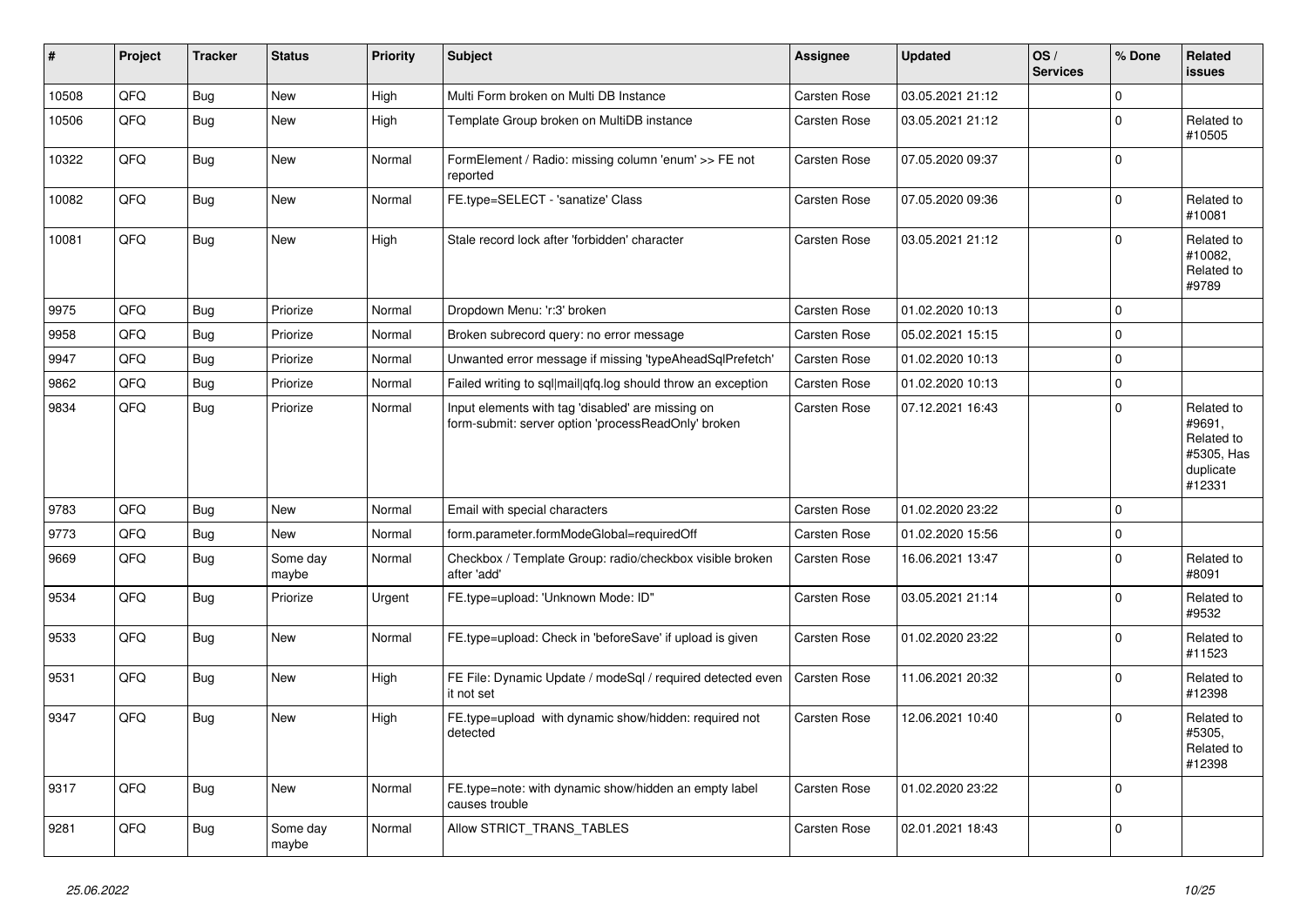| #    | Project | <b>Tracker</b> | <b>Status</b>     | <b>Priority</b> | <b>Subject</b>                                                                                        | Assignee     | <b>Updated</b>   | OS/<br><b>Services</b> | % Done       | Related<br><b>issues</b>  |
|------|---------|----------------|-------------------|-----------------|-------------------------------------------------------------------------------------------------------|--------------|------------------|------------------------|--------------|---------------------------|
| 9177 | QFQ     | Bug            | <b>New</b>        | Normal          | Bug? QFQ tries to save an action FE, which has real<br>existing column name                           | Carsten Rose | 01.02.2020 23:22 |                        | 0            |                           |
| 9173 | QFQ     | Bug            | Priorize          | Urgent          | Stale Record Lock: Firefox                                                                            | Carsten Rose | 03.05.2021 21:14 |                        | 0            | Related to<br>#9789       |
| 9127 | QFQ     | <b>Bug</b>     | <b>New</b>        | Normal          | Error Message: change 'roll over' color - text not readable                                           | Carsten Rose | 01.02.2020 23:22 |                        | 0            |                           |
| 9121 | QFQ     | <b>Bug</b>     | Priorize          | High            | sip links have r and __dbIndexData set                                                                | Carsten Rose | 12.06.2021 10:41 |                        | 0            |                           |
| 9077 | QFQ     | <b>Bug</b>     | New               | Normal          | typeAheadSql: report broken SQL                                                                       | Carsten Rose | 01.02.2020 23:22 |                        | 0            |                           |
| 9013 | QFQ     | <b>Bug</b>     | <b>New</b>        | Normal          | Error in Twig template not handled                                                                    | Carsten Rose | 20.10.2021 13:43 |                        | 0            |                           |
| 8668 | QFQ     | <b>Bug</b>     | <b>New</b>        | High            | Pill disabled: dyamic mode 'hidden' not respected - FE is still<br>required                           | Carsten Rose | 03.05.2021 21:14 |                        | 0            |                           |
| 8431 | QFQ     | <b>Bug</b>     | <b>New</b>        | High            | autocron.php with wrong path                                                                          | Carsten Rose | 03.05.2021 21:14 |                        | 0            |                           |
| 8106 | QFQ     | <b>Bug</b>     | Some day<br>maybe | Normal          | Dynamic Update: Feld kann nicht auf empty zurückgesetzt<br>werden                                     | Carsten Rose | 11.12.2019 16:01 |                        | 0            |                           |
| 8083 | QFQ     | Bug            | New               | High            | FormEditor: primary table list does not respect<br>'indexDb={{indexData:Y}}'                          | Carsten Rose | 03.05.2021 21:14 |                        | 0            | Has<br>duplicate<br>#6678 |
| 8049 | QFQ     | Bug            | <b>New</b>        | Normal          | FE.type=note, column 'value': text moves some pixel to top<br>after save                              | Carsten Rose | 01.02.2020 23:22 |                        | 0            |                           |
| 8037 | QFQ     | Bug            | Priorize          | Normal          | FE.type=upload (advanced mode): {{slaveId:V}} missing<br>during dynamic update                        | Carsten Rose | 01.02.2020 10:13 |                        | 0            |                           |
| 7899 | QFQ     | Bug            | <b>New</b>        | High            | Fe.type=password / retype / required: always complain about<br>missing value                          | Carsten Rose | 03.05.2021 21:14 |                        | 0            |                           |
| 7890 | QFQ     | <b>Bug</b>     | New               | Normal          | FormElement 'required': extraButtonInfo not aligned                                                   | Carsten Rose | 11.06.2021 21:17 |                        | $\mathbf 0$  | Related to<br>#11517      |
| 7795 | QFQ     | <b>Bug</b>     | <b>New</b>        | Normal          | Readonly Form: Typeahead-Felder                                                                       | Carsten Rose | 01.02.2020 23:22 |                        | $\mathbf 0$  |                           |
| 7685 | QFQ     | Bug            | <b>New</b>        | Normal          | Open FormElement from QFQ error message and save<br>modified record: error about missing {{formId:F}} | Carsten Rose | 01.02.2020 23:22 |                        | 0            |                           |
| 7656 | QFQ     | Bug            | Priorize          | Normal          | FE with required, 'pattern' and 'extraButtonLock': always<br>complain about missing value             | Carsten Rose | 01.02.2020 10:13 |                        | 0            |                           |
| 7650 | QFQ     | <b>Bug</b>     | <b>New</b>        | High            | Optional do not show 'required' sign on FormElement                                                   | Carsten Rose | 03.05.2021 21:14 |                        | 0            |                           |
| 7616 | QFQ     | <b>Bug</b>     | Priorize          | Normal          | Selectlist with Enum & Dynamic Update                                                                 | Carsten Rose | 01.02.2020 10:13 |                        | 0            |                           |
| 7574 | QFQ     | Bug            | New               | Normal          | Substitute error: form element not reported / dont parse<br>Form.note                                 | Carsten Rose | 01.02.2020 23:21 |                        | 0            |                           |
| 7547 | QFQ     | Bug            | New               | Normal          | Error Message in afterSave: wrong parameter column<br>reported                                        | Carsten Rose | 01.02.2020 23:22 |                        | $\mathbf 0$  |                           |
| 7524 | QFQ     | <b>Bug</b>     | New               | Normal          | QFQ throws a 'General Error' if 'fileadmin/protected/log/' is<br>not writeable                        | Carsten Rose | 01.02.2020 23:22 |                        | $\mathbf 0$  |                           |
| 7513 | QFG     | Bug            | New               | Normal          | Radios not correct aligned                                                                            | Carsten Rose | 01.02.2020 23:22 |                        | $\mathsf{O}$ |                           |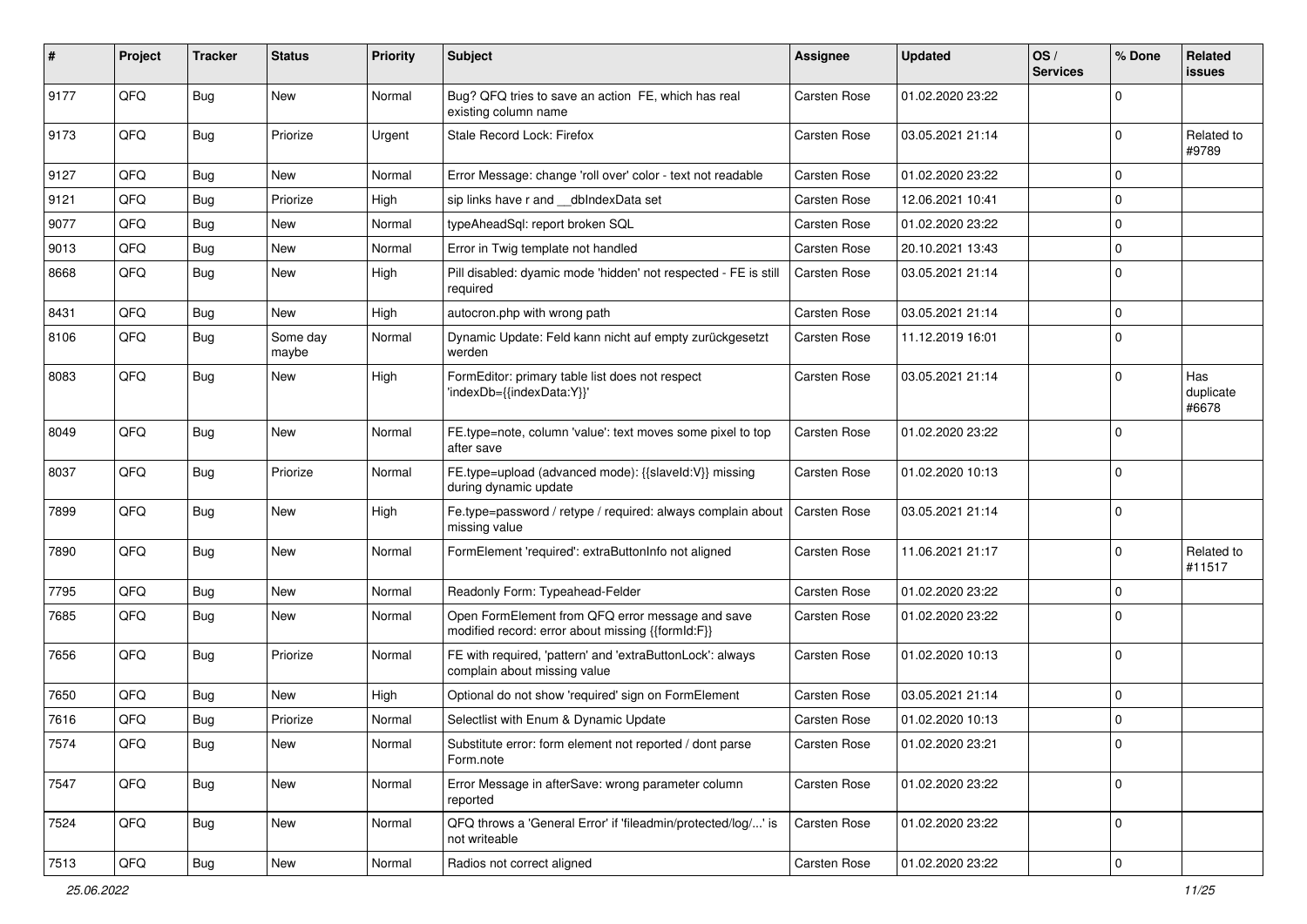| #    | Project | <b>Tracker</b> | <b>Status</b>     | <b>Priority</b> | <b>Subject</b>                                                                                                   | <b>Assignee</b>     | <b>Updated</b>   | OS/<br><b>Services</b> | % Done       | Related<br>issues                           |
|------|---------|----------------|-------------------|-----------------|------------------------------------------------------------------------------------------------------------------|---------------------|------------------|------------------------|--------------|---------------------------------------------|
| 7512 | QFQ     | <b>Bug</b>     | <b>New</b>        | Normal          | FE: inputType=number >> 'pattern' is not respected                                                               | Carsten Rose        | 01.02.2020 23:22 |                        | $\Omega$     |                                             |
| 7456 | QFQ     | Bug            | Some day<br>maybe | Low             | Todos in Code: solve or make ticket                                                                              | Carsten Rose        | 16.09.2021 15:10 |                        | $\Omega$     |                                             |
| 7261 | QFQ     | <b>Bug</b>     | New               | Normal          | Report pathFilename for user without path, only the filename                                                     | <b>Carsten Rose</b> | 01.02.2020 23:21 |                        | $\mathbf 0$  |                                             |
| 7219 | QFQ     | <b>Bug</b>     | <b>New</b>        | Normal          | typeSheadSgl / typeAheadSglPrefetch: change to curly<br>braces                                                   | Carsten Rose        | 01.02.2020 23:21 |                        | $\Omega$     |                                             |
| 7014 | QFQ     | Bug            | New               | Normal          | Sending invalid emails succeeds when<br>debug.redirectAllMailTo is set                                           | Carsten Rose        | 01.02.2020 23:21 |                        | $\Omega$     |                                             |
| 7002 | QFQ     | Bug            | New               | Normal          | Dynamic Update: row does not disappear / appear                                                                  | Carsten Rose        | 01.02.2020 23:22 |                        | $\mathbf 0$  |                                             |
| 6912 | QFQ     | <b>Bug</b>     | New               | Normal          | error Message Var 'deadline' already set in SIP - in Form<br>with FE.value={{deadline:R:::{{deadlinePeriod:Y}}}} | Carsten Rose        | 01.02.2020 23:21 |                        | $\Omega$     |                                             |
| 6677 | QFQ     | Bug            | New               | Normal          | Error message FE Action Element: no/wrong FE reference<br>who cause the problem.                                 | Carsten Rose        | 01.02.2020 23:21 |                        | $\mathbf 0$  |                                             |
| 6574 | QFQ     | <b>Bug</b>     | Priorize          | Normal          | gfg.log: Fehlermeldung wurde angezeigt, aber nicht geloggt                                                       | <b>Carsten Rose</b> | 01.02.2020 10:13 |                        | $\mathbf 0$  |                                             |
| 6483 | QFQ     | <b>Bug</b>     | <b>New</b>        | Normal          | R Store funktioniert nicht bei 'Report Notation' im FE                                                           | Carsten Rose        | 01.02.2020 23:21 |                        | $\mathbf{0}$ |                                             |
| 6462 | QFQ     | <b>Bug</b>     | New               | Normal          | File Upload: Nutzlose Fehlermeldung wenn Datei zu gross                                                          | Carsten Rose        | 01.02.2020 23:21 |                        | $\mathbf 0$  | Related to<br>#6139                         |
| 6116 | QFQ     | <b>Bug</b>     | Priorize          | High            | value of checkbox not saved                                                                                      | Carsten Rose        | 07.12.2021 17:19 |                        | $\mathbf{0}$ |                                             |
| 5991 | QFQ     | <b>Bug</b>     | Some day<br>maybe | Normal          | URLs with 'I' or long parameter are problematic                                                                  | Carsten Rose        | 01.02.2020 23:19 |                        | $\Omega$     |                                             |
| 5768 | QFQ     | Bug            | Some day<br>maybe | Normal          | {{pageLanguage:T}}' missing if QFQ is called via api                                                             | Carsten Rose        | 01.02.2020 23:19 |                        | $\mathbf 0$  |                                             |
| 5706 | QFQ     | <b>Bug</b>     | Some day<br>maybe | Normal          | upload: fileDestination needs to be sanatized                                                                    | Carsten Rose        | 01.02.2020 23:19 |                        | $\mathbf 0$  |                                             |
| 5576 | QFQ     | <b>Bug</b>     | New               | Normal          | Using MySQL 'DROP' requires privilege - wich is not really<br>necessary.                                         | Carsten Rose        | 01.02.2020 23:21 |                        | $\mathbf 0$  |                                             |
| 5559 | QFQ     | <b>Bug</b>     | <b>New</b>        | Normal          | FE.type = Upload: 'accept' might contain variables                                                               | Carsten Rose        | 11.05.2020 21:23 |                        | $\Omega$     |                                             |
| 5557 | QFQ     | <b>Bug</b>     | Some day<br>maybe | Normal          | Form load: STORE RECORD filled, but should be empty                                                              | Carsten Rose        | 01.02.2020 23:19 |                        | $\Omega$     |                                             |
| 5459 | QFQ     | <b>Bug</b>     | New               | High            | Multi DB: spread system tables between 'QFQ' and 'Data'-DB                                                       | <b>Carsten Rose</b> | 03.05.2021 21:14 |                        | $\mathbf 0$  | Related to<br>#4720                         |
| 5305 | QFQ     | Bug            | <b>New</b>        | Normal          | Upload FormElement: nicht disabled by readonly Form                                                              | Carsten Rose        | 16.06.2021 13:43 |                        | $\Omega$     | Related to<br>#9347,<br>Related to<br>#9834 |
| 5221 | QFQ     | Bug            | New               | High            | Download Dialog: Bleibt stehen in FF wenn Datei<br>automatisch gespeichert wird.                                 | <b>Carsten Rose</b> | 03.05.2021 21:14 |                        | $\Omega$     |                                             |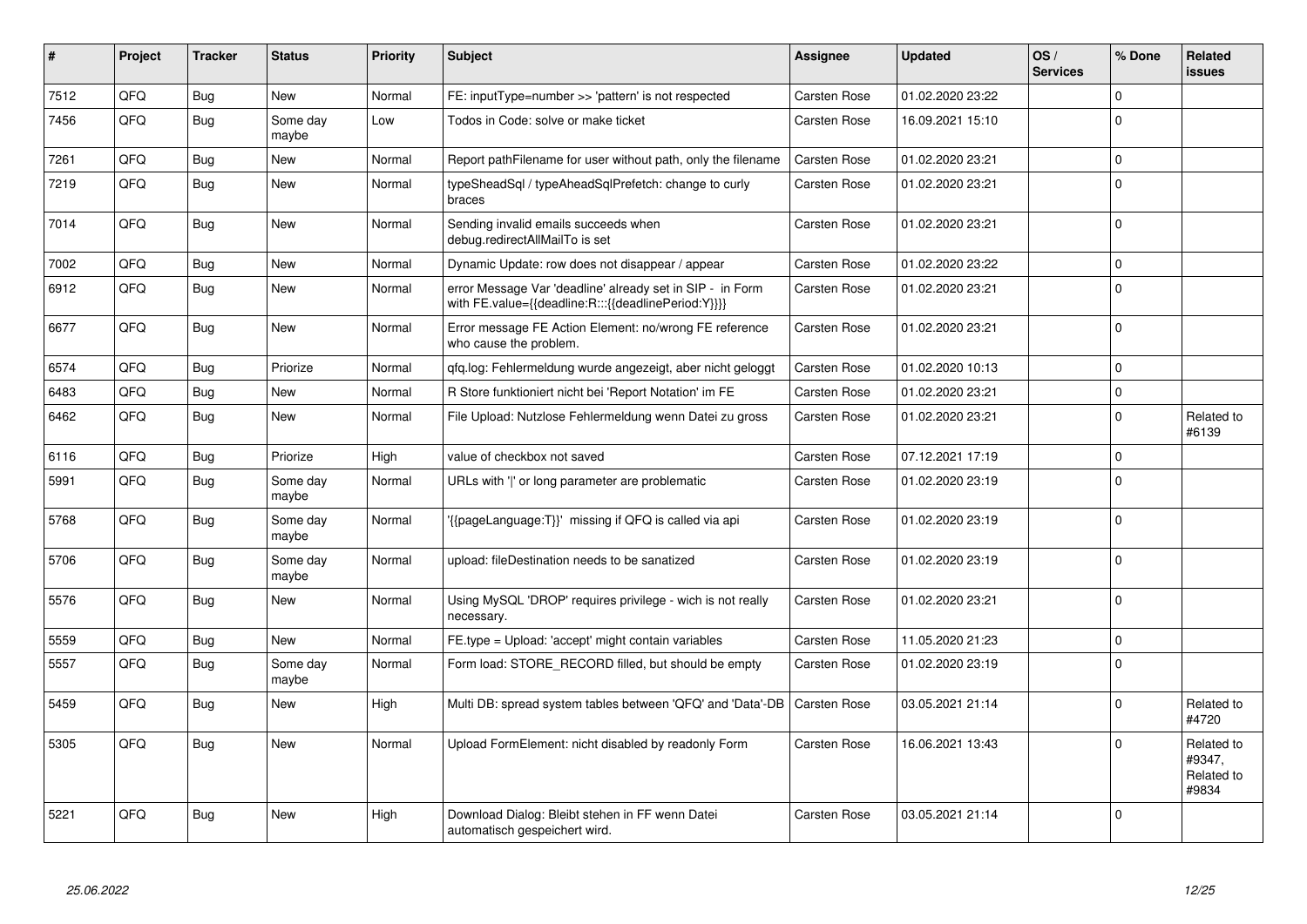| #    | Project | <b>Tracker</b> | <b>Status</b>     | <b>Priority</b> | <b>Subject</b>                                                                                                       | Assignee            | Updated          | OS/<br><b>Services</b> | % Done         | Related<br><b>issues</b>                       |
|------|---------|----------------|-------------------|-----------------|----------------------------------------------------------------------------------------------------------------------|---------------------|------------------|------------------------|----------------|------------------------------------------------|
| 5021 | QFQ     | <b>Bug</b>     | Some day<br>maybe | Normal          | FE.typ=extra - during save displays error 'datum2' already<br>filled in STORE_SIP - the value is stored nevertheless | <b>Carsten Rose</b> | 01.02.2020 23:19 |                        | $\Omega$       | Related to<br>#3875                            |
| 4771 | QFQ     | <b>Bug</b>     | Some day<br>maybe | Normal          | gfg: select-down-values empty after save (edit-form for<br>program administrators)                                   | Carsten Rose        | 01.02.2020 23:20 |                        | $\Omega$       | Related to<br>#4549, Has<br>duplicate<br>#4282 |
| 4756 | QFQ     | <b>Bug</b>     | <b>New</b>        | Normal          | Form dirty even nothing changes                                                                                      | Carsten Rose        | 11.12.2019 16:16 |                        | $\Omega$       |                                                |
| 4659 | QFQ     | Bug            | Some day<br>maybe | Normal          | infoButtonExtra                                                                                                      | <b>Carsten Rose</b> | 01.02.2020 23:20 |                        | $\Omega$       |                                                |
| 4651 | QFQ     | Bug            | Some day<br>maybe | Normal          | "Loading document" Modal wird angezeigt bei uzhcd type=2<br>Ansicht                                                  | <b>Carsten Rose</b> | 01.02.2020 23:20 |                        | $\Omega$       |                                                |
| 4583 | QFQ     | Bug            | Some day<br>maybe | Normal          | Dynamic Update bei TypeAhead Feldern                                                                                 | <b>Carsten Rose</b> | 01.02.2020 23:19 |                        | $\Omega$       |                                                |
| 4549 | QFQ     | <b>Bug</b>     | Some day<br>maybe | Normal          | TemplateGroups: FE.type SELECT loose selected value<br>after save                                                    | Carsten Rose        | 01.02.2020 23:20 |                        | $\Omega$       | Related to<br>#4548,<br>Related to<br>#4771    |
| 4528 | QFQ     | <b>Bug</b>     | Some day<br>maybe | Normal          | extraButtonLock mit SQLAhead Bug                                                                                     | Carsten Rose        | 01.02.2020 23:19 |                        | $\Omega$       |                                                |
| 4328 | QFQ     | <b>Bug</b>     | Some day<br>maybe | Normal          | Error Message: Show FE name/number on problems in FE                                                                 | <b>Carsten Rose</b> | 01.02.2020 23:20 |                        | $\Omega$       |                                                |
| 4293 | QFQ     | <b>Bug</b>     | Some day<br>maybe | Normal          | Download broken if token 'd:' is missing - but no error<br>message                                                   | Carsten Rose        | 11.12.2019 16:03 |                        | $\Omega$       | Related to<br>#7514                            |
| 4279 | QFQ     | <b>Bug</b>     | Some day<br>maybe | High            | config.linkVars lost                                                                                                 | <b>Carsten Rose</b> | 03.05.2021 21:14 |                        | 0              |                                                |
| 4092 | QFQ     | <b>Bug</b>     | Some day<br>maybe | Normal          | 1) Logging verbessern wann welches FE warum ausgefuehrt<br>wird, 2) Documentation: Best Practice Template Group      | <b>Carsten Rose</b> | 01.02.2020 23:19 |                        | $\Omega$       | Related to<br>#3504                            |
| 4008 | QFQ     | Bug            | Some day<br>maybe | Normal          | FormElemen.type=sendmail: wrong 'TO' if 'real<br>name <rea@mail.to>' is used</rea@mail.to>                           | Carsten Rose        | 11.12.2019 16:03 |                        | 0              |                                                |
| 3895 | QFQ     | Bug            | Some day<br>maybe | Normal          | typeahead pedantic: on lehrkredit Idap webpass - if only one<br>person is in dropdown, such person can't be selected | <b>Carsten Rose</b> | 11.12.2019 16:03 |                        | $\mathbf 0$    |                                                |
| 3882 | QFQ     | Bug            | Some day<br>maybe | Normal          | templateGroup: disable 'add' if limit is reached - funktioniert<br>nicht wenn bereits records existierten            | <b>Carsten Rose</b> | 11.12.2019 16:03 |                        | $\Omega$       |                                                |
| 3811 | QFQ     | <b>Bug</b>     | Some day<br>maybe | Normal          | Dynamic Update: extraButtonInfo - Text aktualisieren                                                                 | Carsten Rose        | 11.12.2019 16:03 |                        | $\Omega$       | Related to<br>#11517                           |
| 3782 | QFQ     | <b>Bug</b>     | Priorize          | Normal          | Bei fehlerhafter Eingabe (z.B. Datum) sollte das erwartete<br>Format angezeigt werden                                | Carsten Rose        | 01.02.2020 10:13 |                        | $\Omega$       |                                                |
| 3750 | QFQ     | <b>Bug</b>     | Some day<br>maybe | Normal          | FE in a row: if one violates check, all are red                                                                      | <b>Carsten Rose</b> | 11.12.2019 16:03 |                        | $\overline{0}$ |                                                |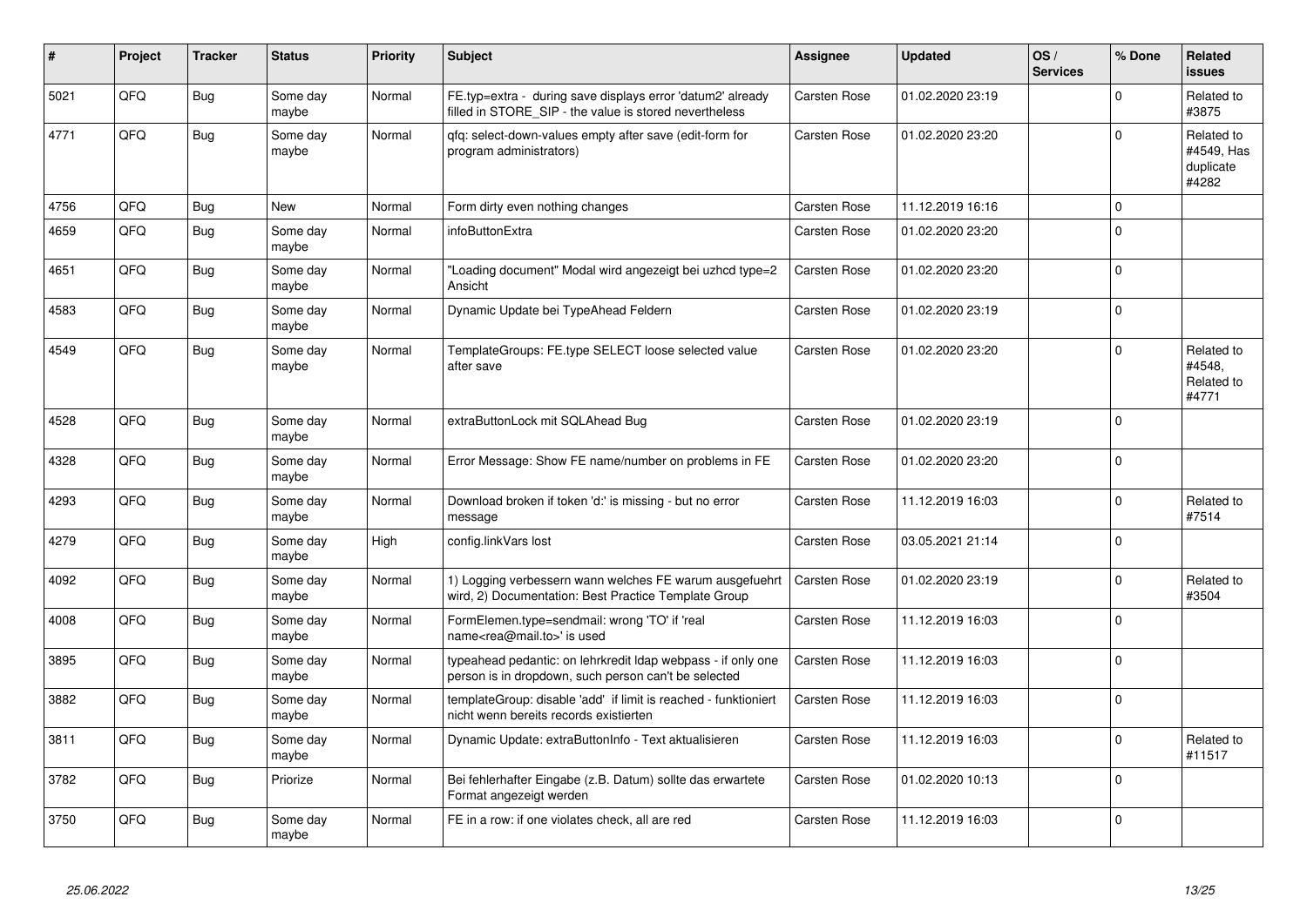| #     | Project | <b>Tracker</b> | <b>Status</b>              | <b>Priority</b> | <b>Subject</b>                                                                                                                | Assignee            | <b>Updated</b>   | OS/<br><b>Services</b> | % Done       | Related<br>issues                                                      |
|-------|---------|----------------|----------------------------|-----------------|-------------------------------------------------------------------------------------------------------------------------------|---------------------|------------------|------------------------|--------------|------------------------------------------------------------------------|
| 3682  | QFQ     | <b>Bug</b>     | Some day<br>maybe          | Normal          | Dynamic update: Radio buttons                                                                                                 | Carsten Rose        | 11.12.2019 16:02 |                        | 0            |                                                                        |
| 3588  | QFQ     | <b>Bug</b>     | Some day<br>maybe          | Normal          | templateGroup: versteckte Elemente werden weiterhin<br>gespeichert.                                                           | Carsten Rose        | 11.12.2019 16:02 |                        | $\mathbf{0}$ |                                                                        |
| 3570  | QFQ     | <b>Bug</b>     | Some day<br>maybe          | High            | Formular mit prmitnew permitEdit=Always wird nicht<br>aufgerufen (ist leer)                                                   | Carsten Rose        | 03.05.2021 21:14 |                        | $\Omega$     |                                                                        |
| 3547  | QFQ     | <b>Bug</b>     | New                        | Normal          | FE of type 'note' causes writing of empty fields.                                                                             | Carsten Rose        | 01.02.2020 23:21 |                        | $\Omega$     |                                                                        |
| 3349  | QFQ     | <b>Bug</b>     | Some day<br>maybe          | Normal          | config.qfq.ini: a) vertraegt keine '=' im Value (z.B. Passwort),<br>b) Values sollten in ticks einschliessbar sein (spaces, ) | Carsten Rose        | 11.12.2019 16:02 |                        | $\Omega$     |                                                                        |
| 3130  | QFQ     | Bug            | Some day<br>maybe          | Normal          | Debug Info's nicht korrekt nach 'New > Save'.                                                                                 | Carsten Rose        | 11.12.2019 16:03 |                        | $\Omega$     | Related to<br>#3253                                                    |
| 3109  | QFQ     | <b>Bug</b>     | Some day<br>maybe          | High            | RealUrl: Links werden nicht korrekt gerendert                                                                                 | Carsten Rose        | 03.05.2021 21:14 |                        | $\mathbf 0$  |                                                                        |
| 3061  | QFQ     | <b>Bug</b>     | Some day<br>maybe          | High            | winstitute: mysql connection durcheinander - nmhp17<br>(ag7)/QFQ arbeitet mit DB/Tabellen von biostat.                        | Carsten Rose        | 03.05.2021 21:14 |                        | $\mathbf{0}$ |                                                                        |
| 2643  | QFQ     | <b>Bug</b>     | Some day<br>maybe          | Normal          | Zend / PHP Webinars anschauen                                                                                                 | Carsten Rose        | 01.02.2020 15:56 |                        | $\mathbf 0$  |                                                                        |
| 14371 | QFQ     | Feature        | Priorize                   | Normal          | <b>LDAP via REPORT</b>                                                                                                        | Carsten Rose        | 19.06.2022 16:37 |                        | $\mathbf 0$  |                                                                        |
| 14290 | QFQ     | Feature        | Priorize                   | Normal          | FormEditor: Show Table Definition                                                                                             | Carsten Rose        | 19.06.2022 16:37 |                        | $\mathbf 0$  |                                                                        |
| 14187 | QFQ     | Feature        | New                        | High            | gfg.log: show current URL                                                                                                     | Carsten Rose        | 28.05.2022 11:02 |                        | $\Omega$     | Related to<br>#13933,<br>Related to<br>#12532,<br>Related to<br>#11893 |
| 14090 | QFQ     | Feature        | <b>New</b>                 | Normal          | Nützliche _script funktionen                                                                                                  | Carsten Rose        | 28.05.2022 11:03 |                        | $\Omega$     |                                                                        |
| 13843 | QFQ     | Feature        | <b>New</b>                 | Normal          | Create JWT via QFQ                                                                                                            | Carsten Rose        | 19.03.2022 17:42 |                        | $\mathbf{0}$ |                                                                        |
| 13841 | QFQ     | Feature        | <b>New</b>                 | Normal          | Create PDF via iText - evaluate                                                                                               | Carsten Rose        | 19.03.2022 17:42 |                        | $\Omega$     |                                                                        |
| 13700 | QFQ     | Feature        | New                        | Normal          | Redesign qfq.io Seite                                                                                                         | Carsten Rose        | 19.03.2022 17:43 |                        | $\mathbf 0$  |                                                                        |
| 13566 | QFQ     | Feature        | Ready to sync<br>(develop) | Normal          | Delete config-example.gfg.php file                                                                                            | Carsten Rose        | 23.12.2021 09:25 |                        | $\Omega$     |                                                                        |
| 13467 | QFQ     | Feature        | <b>New</b>                 | Normal          | ChangeLog Generator                                                                                                           | Carsten Rose        | 19.03.2022 17:46 |                        | $\Omega$     | Related to<br>#11460                                                   |
| 13354 | QFQ     | Feature        | <b>New</b>                 | Normal          | Using Websocket in QFQ                                                                                                        | Carsten Rose        | 10.11.2021 15:47 |                        | $\mathbf 0$  |                                                                        |
| 12679 | QFQ     | Feature        | New                        | Normal          | tablesorter: custom column width                                                                                              | <b>Carsten Rose</b> | 16.06.2021 11:10 |                        | $\Omega$     |                                                                        |
| 12664 | QFQ     | Feature        | <b>New</b>                 | Normal          | TinyMCE: report/remove malicous HTML/JS Code                                                                                  | Carsten Rose        | 19.03.2022 17:47 |                        | $\Omega$     | Related to<br>#14320                                                   |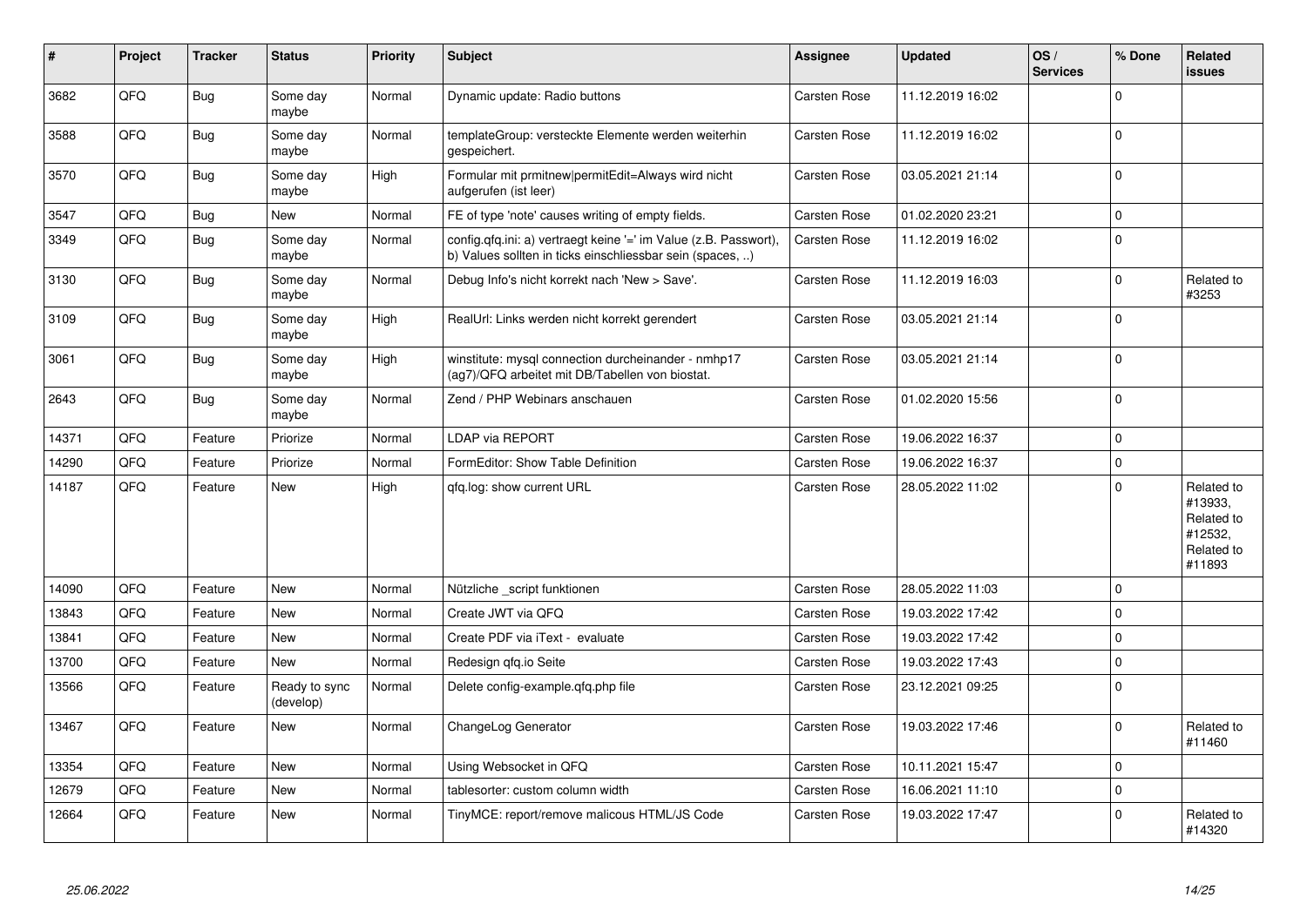| #     | Project | <b>Tracker</b> | <b>Status</b>     | <b>Priority</b> | <b>Subject</b>                                                                                                                        | <b>Assignee</b>     | <b>Updated</b>   | OS/<br><b>Services</b> | % Done      | Related<br><b>issues</b>                                              |
|-------|---------|----------------|-------------------|-----------------|---------------------------------------------------------------------------------------------------------------------------------------|---------------------|------------------|------------------------|-------------|-----------------------------------------------------------------------|
| 12611 | QFQ     | Feature        | Some day<br>maybe | Normal          | Refactoring: Bootstrap with Lazy Loading                                                                                              | <b>Carsten Rose</b> | 08.06.2022 10:37 |                        | $\Omega$    | Related to<br>#12490,<br>Related to<br>#10013,<br>Related to<br>#7732 |
| 12603 | QFQ     | Feature        | <b>New</b>        | Normal          | Dropdown (Select), Radio, checkbox:<br>itemListAlways={{!SELECT key, value}}                                                          | Carsten Rose        | 19.03.2022 17:47 |                        | l 0         |                                                                       |
| 12544 | QFQ     | Feature        | New               | High            | a) ' AS _link' new also as ' AS _format', b) sortierung via<br>'display: none;', c) '_format' benoeitgt nicht zwingend<br>u/U/p/m/z/d | <b>Carsten Rose</b> | 14.12.2021 16:03 |                        | l 0         |                                                                       |
| 12532 | QFQ     | Feature        | New               | High            | SIP-Parameter bei Seitenaufruf in Browser-Console<br>anzeigen                                                                         | <b>Carsten Rose</b> | 07.12.2021 17:19 |                        | l 0         | Related to<br>#11893,<br>Related to<br>#14187                         |
| 12504 | QFQ     | Feature        | Priorize          | Normal          | sql.log: report fe.id                                                                                                                 | <b>Carsten Rose</b> | 05.05.2021 22:09 |                        | $\mathbf 0$ |                                                                       |
| 12503 | QFQ     | Feature        | Priorize          | Normal          | Detect dangerous UPDATE statement with missing WHERE                                                                                  | <b>Carsten Rose</b> | 05.05.2021 22:09 |                        | $\Omega$    |                                                                       |
| 12480 | QFQ     | Feature        | New               | Normal          | If QFQ upgrade is running, block further request                                                                                      | <b>Carsten Rose</b> | 03.05.2021 20:45 |                        | $\mathbf 0$ |                                                                       |
| 12477 | QFQ     | Feature        | New               | Normal          | Support for refactoring: Form, FormElement, diverse<br>Tabellen/Spalten, tt-content Records                                           | Carsten Rose        | 03.05.2021 20:45 |                        | l 0         |                                                                       |
| 12474 | QFQ     | Feature        | <b>New</b>        | Normal          | Check BaseConfigURL if it is given and the the last char is '/'                                                                       | <b>Carsten Rose</b> | 03.05.2021 20:45 |                        | $\mathbf 0$ |                                                                       |
| 12465 | QFQ     | Feature        | New               | Normal          | QFQ Function: use in FE to fill StoreRecord                                                                                           | <b>Carsten Rose</b> | 05.05.2021 21:58 |                        | $\mathbf 0$ |                                                                       |
| 12452 | QFQ     | Feature        | Priorize          | Normal          | BaseURL: alsways with '/' at the end                                                                                                  | <b>Carsten Rose</b> | 19.06.2022 13:45 |                        | l 0         | Related to<br>#10782                                                  |
| 12439 | QFQ     | Feature        | In Progress       | Normal          | TinyMCE Paste from Word & Character Count/Limit                                                                                       | <b>Carsten Rose</b> | 05.05.2021 22:15 |                        | $\mathbf 0$ |                                                                       |
| 12413 | QFQ     | Feature        | New               | Normal          | STORE_TYPO3: enhance for {{be_users.email:T}},<br>{{fe_users.email:T}}                                                                | Carsten Rose        | 03.05.2021 20:45 |                        | $\Omega$    | Related to<br>#12412,<br>Related to<br>#10012                         |
| 12412 | QFQ     | Feature        | New               | Normal          | Action/Escape qualifier 'e' (empty), '0': if given, an empty<br>string (or '0') will be treated as 'not found'                        | Carsten Rose        | 08.05.2021 09:40 |                        | $\Omega$    | Related to<br>#12413,<br>Related to<br>#10012                         |
| 12400 | QFQ     | Feature        | New               | Normal          | Tutorial ist in QFQ Doku, Wird in der Suche gefunden, es gibt   Carsten Rose<br>aber kein Menupunkt - Inhalt ueberpruefen             |                     | 03.05.2021 20:45 |                        | l 0         |                                                                       |
| 12337 | QFQ     | Feature        | Some day<br>maybe | Normal          | Database.php: better caching                                                                                                          | Carsten Rose        | 16.09.2021 15:10 |                        | l 0         |                                                                       |
| 12330 | QFQ     | Feature        | New               | Normal          | Copy to input field / text area / TinyMCE                                                                                             | Carsten Rose        | 07.04.2021 09:01 |                        | $\mathbf 0$ |                                                                       |
| 12315 | QFQ     | Feature        | Some day<br>maybe | Normal          | Form History (Diffs) / Backups                                                                                                        | Carsten Rose        | 16.09.2021 15:10 |                        | $\mathbf 0$ |                                                                       |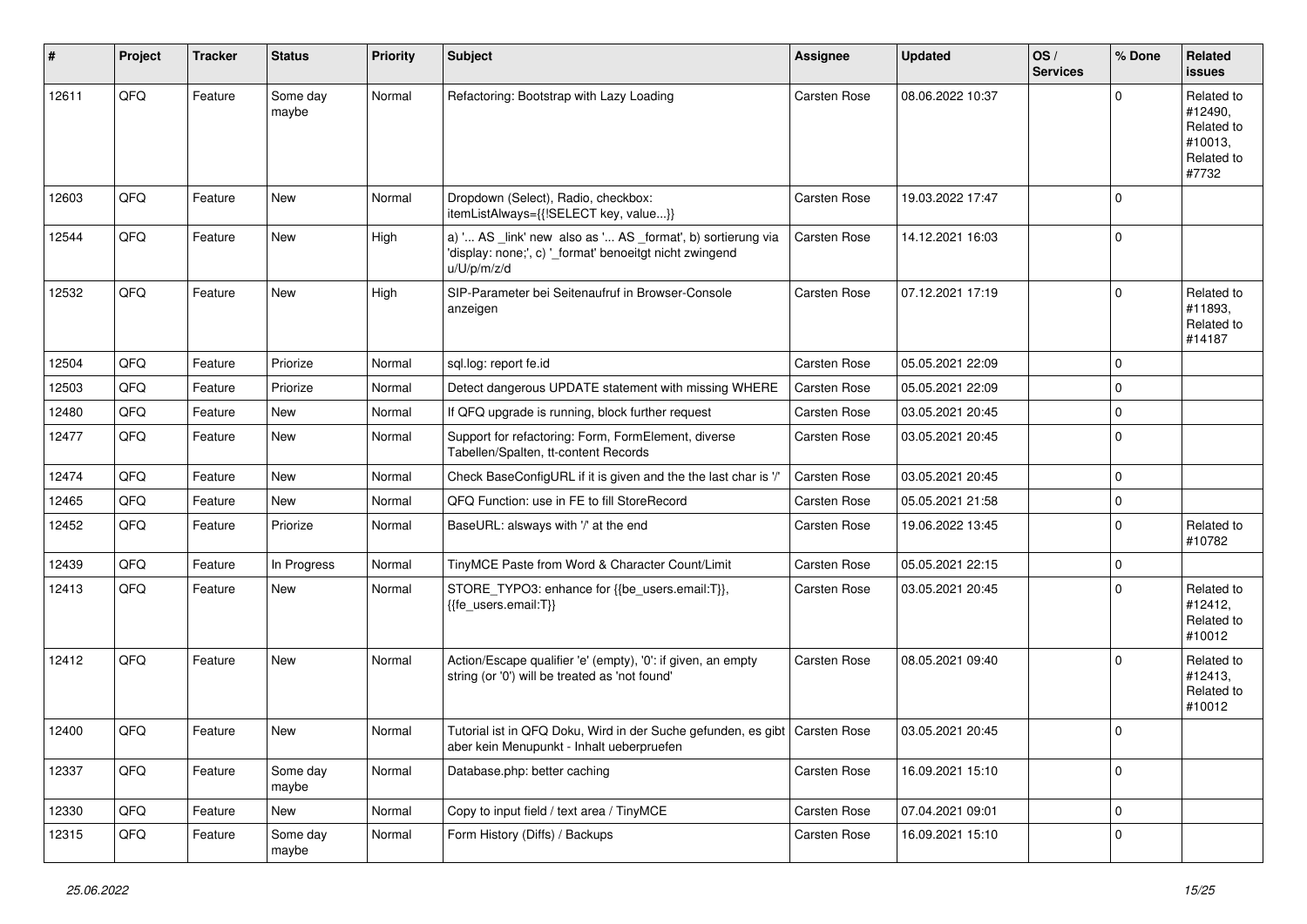| ∦     | Project | <b>Tracker</b> | <b>Status</b>     | <b>Priority</b> | Subject                                                                                              | <b>Assignee</b>                                        | <b>Updated</b>   | OS/<br><b>Services</b> | % Done      | Related<br>issues                             |                      |
|-------|---------|----------------|-------------------|-----------------|------------------------------------------------------------------------------------------------------|--------------------------------------------------------|------------------|------------------------|-------------|-----------------------------------------------|----------------------|
| 12269 | QFQ     | Feature        | New               | Normal          | 2FA - Login                                                                                          | <b>Carsten Rose</b>                                    | 03.05.2021 20:45 |                        | $\Omega$    |                                               |                      |
| 12186 | QFQ     | Feature        | New               | High            | TinyMCE Config für Objekte                                                                           | Carsten Rose                                           | 07.12.2021 17:19 |                        | $\Omega$    | <b>Blocks</b><br>#12632                       |                      |
| 12163 | QFQ     | Feature        | <b>New</b>        | Normal          | Checkbox: table wrap                                                                                 | <b>Carsten Rose</b>                                    | 03.05.2021 20:51 |                        | 0           |                                               |                      |
| 12162 | QFQ     | Feature        | New               | Normal          | FE.type=sendmail: personalized mailing (several mails) via<br>template                               | <b>Carsten Rose</b>                                    | 03.05.2021 20:45 |                        | $\Omega$    |                                               |                      |
| 12146 | QFQ     | Feature        | New               | Normal          | Autocron Job: Anzeigen wann der naechste Job ausgefuehrt<br>wird, resp das er nicht ausgefuehrt wird | <b>Carsten Rose</b>                                    | 15.03.2021 15:23 |                        | $\mathbf 0$ |                                               |                      |
| 12119 | QFQ     | Feature        | <b>New</b>        | Normal          | AS paged: error message missing if there ist no 'r' argument.                                        | <b>Carsten Rose</b>                                    | 03.05.2021 20:51 |                        | $\mathbf 0$ |                                               |                      |
| 12109 | QFQ     | Feature        | New               | Normal          | Donwload Link: Plain, SIP, Persistent Link, Peristent SIP -<br>new notation                          | Carsten Rose                                           | 03.05.2021 20:45 |                        | $\Omega$    | Related to<br>#12085                          |                      |
| 12024 | QFQ     | Feature        | New               | Normal          | Excel Export: text columns by default decode<br>htmlspeciachar()                                     | Carsten Rose                                           | 17.02.2021 23:55 |                        | 0           | Related to<br>#12022                          |                      |
| 12023 | QFQ     | Feature        | New               | Normal          | MySQL Stored Precdure: QDECODESPECIALCHAR()                                                          | <b>Carsten Rose</b>                                    | 16.02.2021 11:16 |                        | $\Omega$    | Related to<br>#12022                          |                      |
| 11980 | QFQ     | Feature        | In Progress       | Normal          | protected verzeichnis MUSS geschützt werden                                                          | <b>Carsten Rose</b>                                    | 07.09.2021 13:30 |                        | $\Omega$    |                                               |                      |
| 11955 | QFQ     | Feature        | New               | Normal          | subrecord: new title option to set <th> attributes - e.g. to<br/>customize tablesorter options.</th> | attributes - e.g. to<br>customize tablesorter options. | Carsten Rose     | 03.05.2021 20:47       |             | $\Omega$                                      | Related to<br>#11775 |
| 11893 | QFQ     | Feature        | New               | High            | Broken SIP: a) only report one time, b) only report in main<br>column                                | Carsten Rose                                           | 12.05.2021 12:13 |                        | $\Omega$    | Related to<br>#12532,<br>Related to<br>#14187 |                      |
| 11775 | QFQ     | Feature        | New               | Normal          | Subrecord Tooltip pro Feld                                                                           | <b>Carsten Rose</b>                                    | 18.12.2020 15:22 |                        | $\mathbf 0$ | Related to<br>#11955                          |                      |
| 11747 | QFQ     | Feature        | New               | Normal          | Maintenance Page with Redirect                                                                       | <b>Carsten Rose</b>                                    | 03.05.2021 20:47 |                        | $\Omega$    | Related to<br>#11741                          |                      |
| 11702 | QFQ     | Feature        | New               | Normal          | HTML Special Char makes no sense for 'allbut' if '&' is<br>forbidden                                 | Carsten Rose                                           | 07.12.2021 16:35 |                        | $\Omega$    | Related to<br>#5112,<br>Related to<br>#14320  |                      |
| 11523 | QFQ     | Feature        | New               | Normal          | Mit dynamic Update erkennen, ob Upload gemacht wurde                                                 | <b>Carsten Rose</b>                                    | 13.11.2020 15:07 |                        | 0           | Related to<br>#9533                           |                      |
| 11516 | QFQ     | Feature        | <b>New</b>        | Normal          | Multi Page Form (Previous/Next Buttons)                                                              | Carsten Rose                                           | 16.03.2021 17:52 |                        | 0           |                                               |                      |
| 11504 | QFQ     | Feature        | New               | Normal          | Dynamic Update: Button text update for 'Save',' Close' &<br>'Delete'                                 | Carsten Rose                                           | 12.11.2020 23:44 |                        | 0           |                                               |                      |
| 11460 | QFQ     | Feature        | New               | Normal          | Easier creation of changelog: gitchangelog                                                           | Carsten Rose                                           | 12.06.2021 10:20 |                        | $\Omega$    | Related to<br>#13467                          |                      |
| 11323 | QFQ     | Feature        | Some day<br>maybe | Normal          | Report Frontend Editor Modal + Codemirror                                                            | Carsten Rose                                           | 16.09.2021 15:10 |                        | 0           | Related to<br>#11036                          |                      |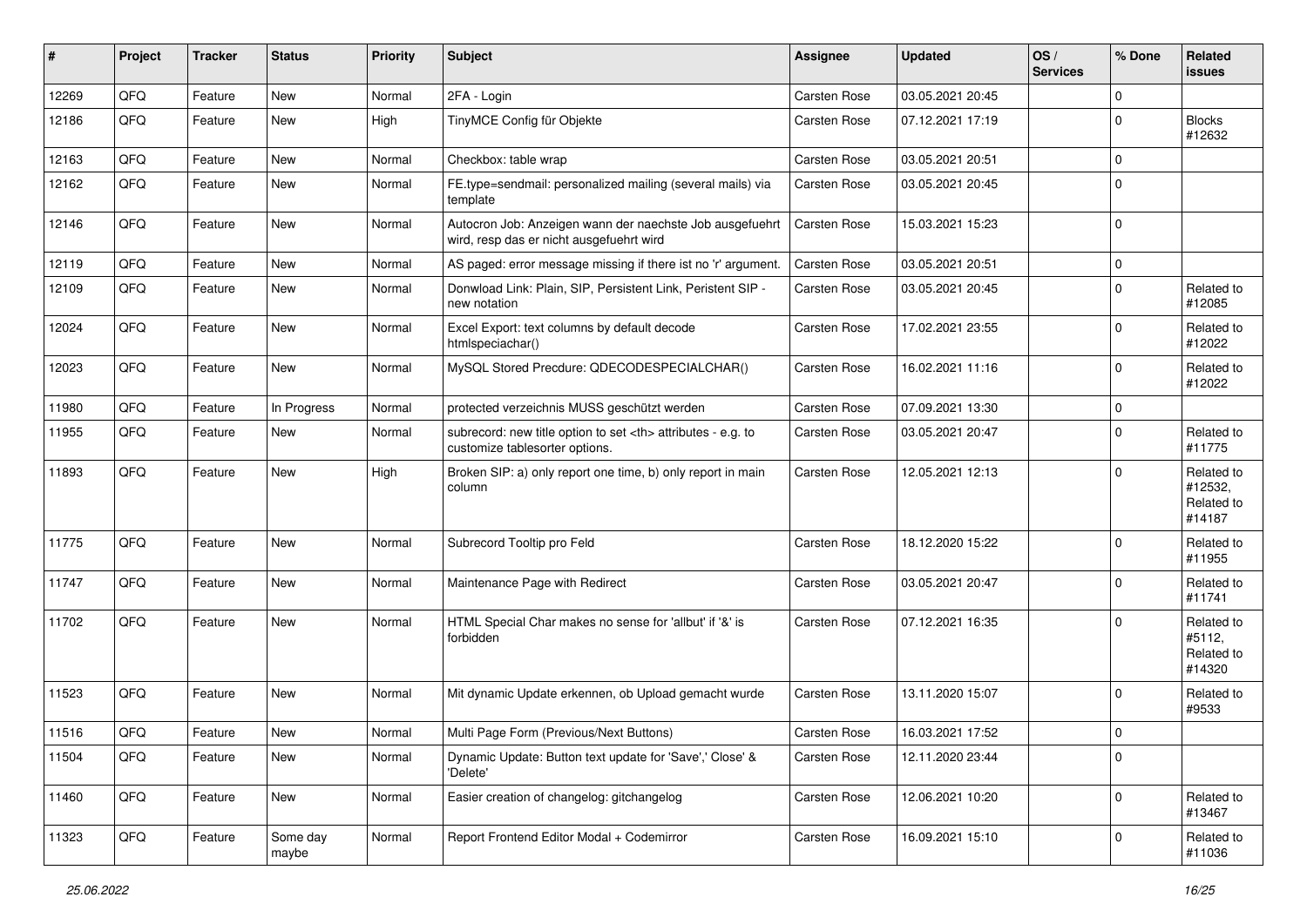| $\pmb{\#}$ | Project | Tracker | <b>Status</b>     | <b>Priority</b> | Subject                                                                                  | <b>Assignee</b>     | <b>Updated</b>   | OS/<br><b>Services</b> | % Done      | Related<br><b>issues</b>                     |
|------------|---------|---------|-------------------|-----------------|------------------------------------------------------------------------------------------|---------------------|------------------|------------------------|-------------|----------------------------------------------|
| 11322      | QFQ     | Feature | Some day<br>maybe | Normal          | Form Element JSON - (multiline parameter field)                                          | Carsten Rose        | 16.09.2021 15:10 |                        | $\Omega$    |                                              |
| 11320      | QFQ     | Feature | Priorize          | Normal          | Typo3 Version 10 support                                                                 | Carsten Rose        | 05.05.2021 22:09 |                        | $\Omega$    |                                              |
| 11217      | QFQ     | Feature | Some day<br>maybe | Normal          | <b>Extend Script Functionality</b>                                                       | <b>Carsten Rose</b> | 16.09.2021 15:10 |                        | $\mathbf 0$ |                                              |
| 11080      | QFQ     | Feature | New               | Normal          | Send MQTT messages                                                                       | Carsten Rose        | 29.08.2020 19:49 |                        | $\mathbf 0$ |                                              |
| 11076      | QFQ     | Feature | In Progress       | Normal          | SELECT  AS _websocket                                                                    | Carsten Rose        | 30.08.2020 17:49 |                        | $\Omega$    |                                              |
| 11036      | QFQ     | Feature | Some day<br>maybe | Normal          | inline report editor permissions                                                         | Carsten Rose        | 16.09.2021 15:09 |                        | $\Omega$    | Related to<br>#11323                         |
| 10996      | QFQ     | Feature | New               | Normal          | Download video via sip: no seek                                                          | <b>Carsten Rose</b> | 12.08.2020 14:18 |                        | $\Omega$    |                                              |
| 10979      | QFQ     | Feature | New               | Normal          | Ajax Calls an API - dataReport                                                           | Carsten Rose        | 11.05.2022 12:15 |                        | $\Omega$    |                                              |
| 10976      | QFQ     | Feature | New               | Normal          | Excel Export Verbesserungen                                                              | <b>Carsten Rose</b> | 06.08.2020 10:56 |                        | $\Omega$    |                                              |
| 10819      | QFQ     | Feature | <b>New</b>        | Normal          | Persistent SIP - second try                                                              | <b>Carsten Rose</b> | 29.06.2020 23:02 |                        | $\Omega$    | Related to<br>#6261                          |
| 10745      | QFQ     | Feature | Some day<br>maybe | Normal          | <b>Tablesorter Excel Export</b>                                                          | <b>Carsten Rose</b> | 16.09.2021 15:09 |                        | $\Omega$    |                                              |
| 10716      | QFQ     | Feature | Some day<br>maybe | Normal          | Business Logic mit Externen Skripten                                                     | <b>Carsten Rose</b> | 16.09.2021 15:10 |                        | $\Omega$    | Related to<br>#10713,<br>Related to<br>#8217 |
| 10714      | QFQ     | Feature | <b>New</b>        | Normal          | multi Table Form                                                                         | Carsten Rose        | 16.03.2021 18:44 |                        | $\Omega$    |                                              |
| 10593      | QFQ     | Feature | New               | Normal          | label2: text behind input element                                                        | Carsten Rose        | 16.05.2020 10:57 |                        | $\Omega$    |                                              |
| 10443      | QFQ     | Feature | In Progress       | Normal          | Konzept_api / _live                                                                      | Carsten Rose        | 07.05.2020 09:39 |                        | $\mathbf 0$ |                                              |
| 10119      | QFQ     | Feature | <b>New</b>        | Normal          | Dropdown (selectlist) & TypeAhead: format and catagorize list                            | Carsten Rose        | 07.05.2020 09:36 |                        | $\Omega$    |                                              |
| 10116      | QFQ     | Feature | Some day<br>maybe | Normal          | TypeAhead: Tag - show inside 'input' element                                             | <b>Carsten Rose</b> | 16.09.2021 15:09 |                        | $\Omega$    |                                              |
| 10095      | QFQ     | Feature | Some day<br>maybe | Normal          | Generic Gitlab Integration into QFQ                                                      | <b>Carsten Rose</b> | 16.09.2021 15:10 |                        | $\mathbf 0$ |                                              |
| 10080      | QFQ     | Feature | New               | Normal          | Popup on 'save' / 'close': configure dialog (answer<br>yes/no/cancle/)                   | Carsten Rose        | 28.03.2021 20:52 |                        | $\mathbf 0$ | Is duplicate<br>of #12262                    |
| 10015      | QFQ     | Feature | Priorize          | Normal          | Monospace in Textarea                                                                    | <b>Carsten Rose</b> | 03.02.2020 13:40 |                        | $\mathbf 0$ |                                              |
| 10014      | QFQ     | Feature | New               | Normal          | Manual.rst: describe behaviour and process order of<br>fillStoreVar, slaveId, sqlBefore, | <b>Carsten Rose</b> | 01.02.2020 22:31 |                        | $\Omega$    |                                              |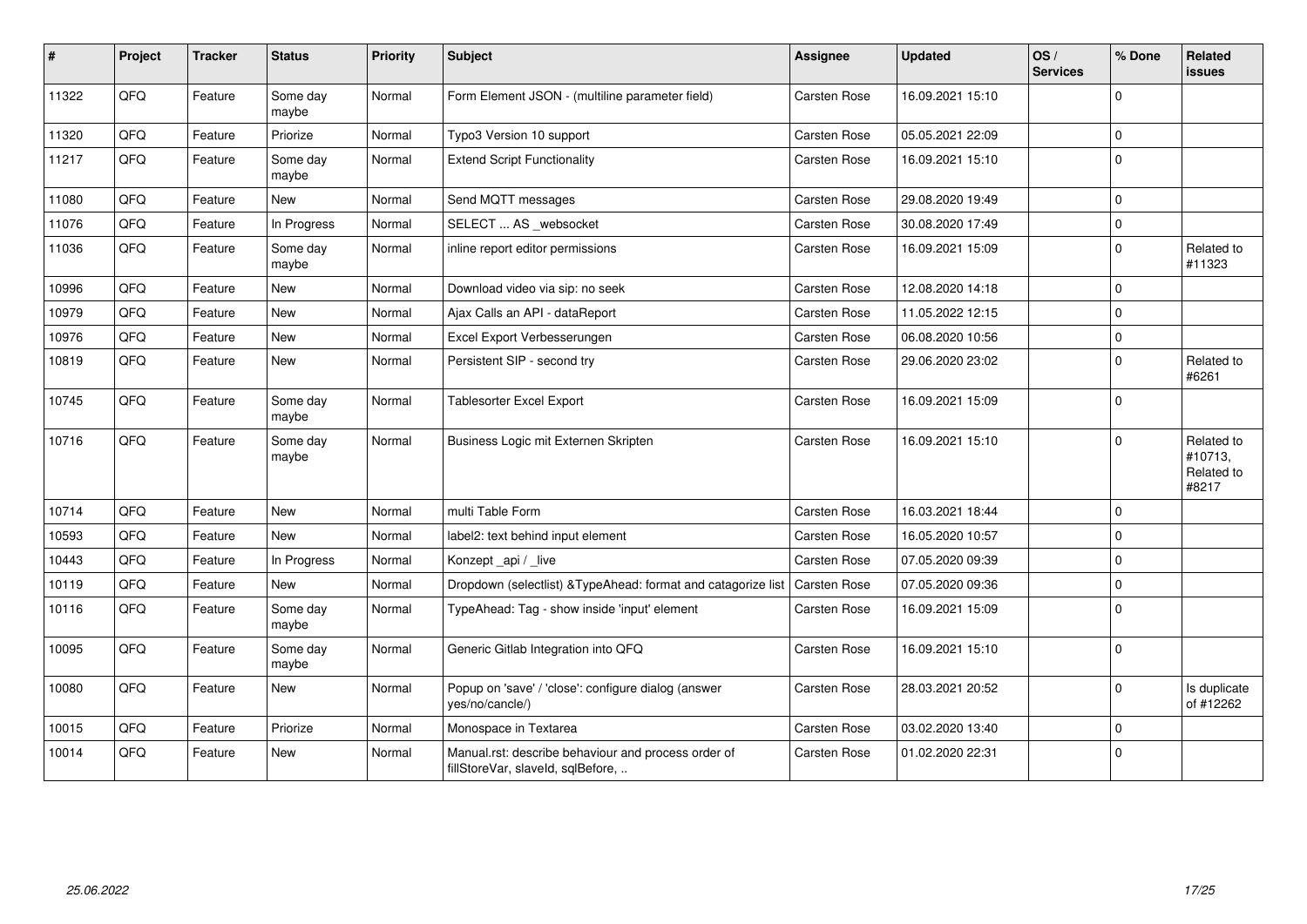| #     | Project | <b>Tracker</b> | <b>Status</b>     | <b>Priority</b> | <b>Subject</b>                                                                                                                        | Assignee            | <b>Updated</b>   | OS/<br><b>Services</b> | % Done      | Related<br><b>issues</b>                                               |
|-------|---------|----------------|-------------------|-----------------|---------------------------------------------------------------------------------------------------------------------------------------|---------------------|------------------|------------------------|-------------|------------------------------------------------------------------------|
| 10013 | QFQ     | Feature        | Some day<br>maybe | Normal          | FE.typ=editor: CodeMirror                                                                                                             | Carsten Rose        | 08.06.2022 10:37 |                        | $\Omega$    | Related to<br>#12611,<br>Related to<br>#12490,<br>Related to<br>#7732  |
| 10012 | QFQ     | Feature        | Priorize          | Normal          | redirectAllMailTo: {{beEmail:T}}                                                                                                      | Carsten Rose        | 08.05.2021 09:54 |                        | $\Omega$    | Related to<br>#12412,<br>Related to<br>#12413,<br>Related to<br>#10011 |
| 10011 | QFQ     | Feature        | Priorize          | Normal          | Offer new STORE_TYPO3 Variable 'beUser', 'beEmail'                                                                                    | Carsten Rose        | 08.05.2021 09:51 |                        | $\Omega$    | Related to<br>#10012,<br>Related to<br>#12511                          |
| 10005 | QFQ     | Feature        | Priorize          | Normal          | Report / special column name:  AS calendar                                                                                            | <b>Carsten Rose</b> | 03.06.2020 17:28 |                        | $\Omega$    |                                                                        |
| 9983  | QFQ     | Feature        | New               | Normal          | Report Notation: new keyword 'range'                                                                                                  | Carsten Rose        | 01.02.2020 15:55 |                        | l 0         |                                                                        |
| 9968  | QFQ     | Feature        | Priorize          | Normal          | Tooltip in Links for Developer                                                                                                        | Carsten Rose        | 01.02.2020 23:17 |                        | $\mathbf 0$ |                                                                        |
| 9928  | QFQ     | Feature        | Priorize          | Normal          | SpecialColumnName: a) Deprecated: ' AS "_+tag "', b)<br>New: ' AS "_ <tag1><tag2>"</tag2></tag1>                                      | Carsten Rose        | 01.02.2020 23:17 |                        | $\Omega$    | Related to<br>#9929                                                    |
| 9927  | QFQ     | Feature        | New               | Normal          | QFQ Update: a) Update nur machen wenn BE User<br>eingeloggt ist., b) Bei Fehler genaue Meldung welcher<br>Updateschritt Probleme hat. | Carsten Rose        | 22.01.2020 12:59 |                        | l 0         |                                                                        |
| 9900  | QFQ     | Feature        | Priorize          | Normal          | Generic API Call: tt-content record >> JSON                                                                                           | Carsten Rose        | 01.02.2020 10:13 |                        | l 0         |                                                                        |
| 9811  | QFQ     | Feature        | New               | Normal          | Report: tag every n'th row                                                                                                            | Carsten Rose        | 01.02.2020 23:22 |                        | $\mathbf 0$ |                                                                        |
| 9781  | QFQ     | Feature        | New               | Normal          | Button: CSS class to make buttons smaller                                                                                             | Carsten Rose        | 01.02.2020 23:22 |                        | $\mathbf 0$ |                                                                        |
| 9777  | QFQ     | Feature        | New               | Normal          | Logging QFQ Variables                                                                                                                 | Carsten Rose        | 16.12.2019 17:17 |                        | $\Omega$    |                                                                        |
| 9707  | QFQ     | Feature        | New               | Normal          | SIP security: encode pageld and check pageld on decode                                                                                | Carsten Rose        | 01.02.2020 23:22 |                        | l O         |                                                                        |
| 9706  | QFQ     | Feature        | New               | Normal          | Multi File Upload (hidden template group)                                                                                             | <b>Carsten Rose</b> | 01.02.2020 23:22 |                        | $\Omega$    | Related to<br>#7521,<br>Related to<br>#5562,<br>Related to<br>#13330   |
| 9704  | QFQ     | Feature        | Some day<br>maybe | Normal          | Thumbnails Generieren beim Splitten von PDF Files                                                                                     | Carsten Rose        | 11.12.2019 16:01 |                        | l 0         |                                                                        |
| 9668  | QFG     | Feature        | Priorize          | Normal          | Form.mode: rename 'hidden' to 'hide'                                                                                                  | Carsten Rose        | 05.05.2021 22:14 |                        | $\mathbf 0$ | Related to<br>#6437                                                    |
| 9602  | QFQ     | Feature        | New               | Normal          | Form definition as JSON                                                                                                               | Carsten Rose        | 01.02.2020 23:21 |                        | 0           | Related to<br>#9600                                                    |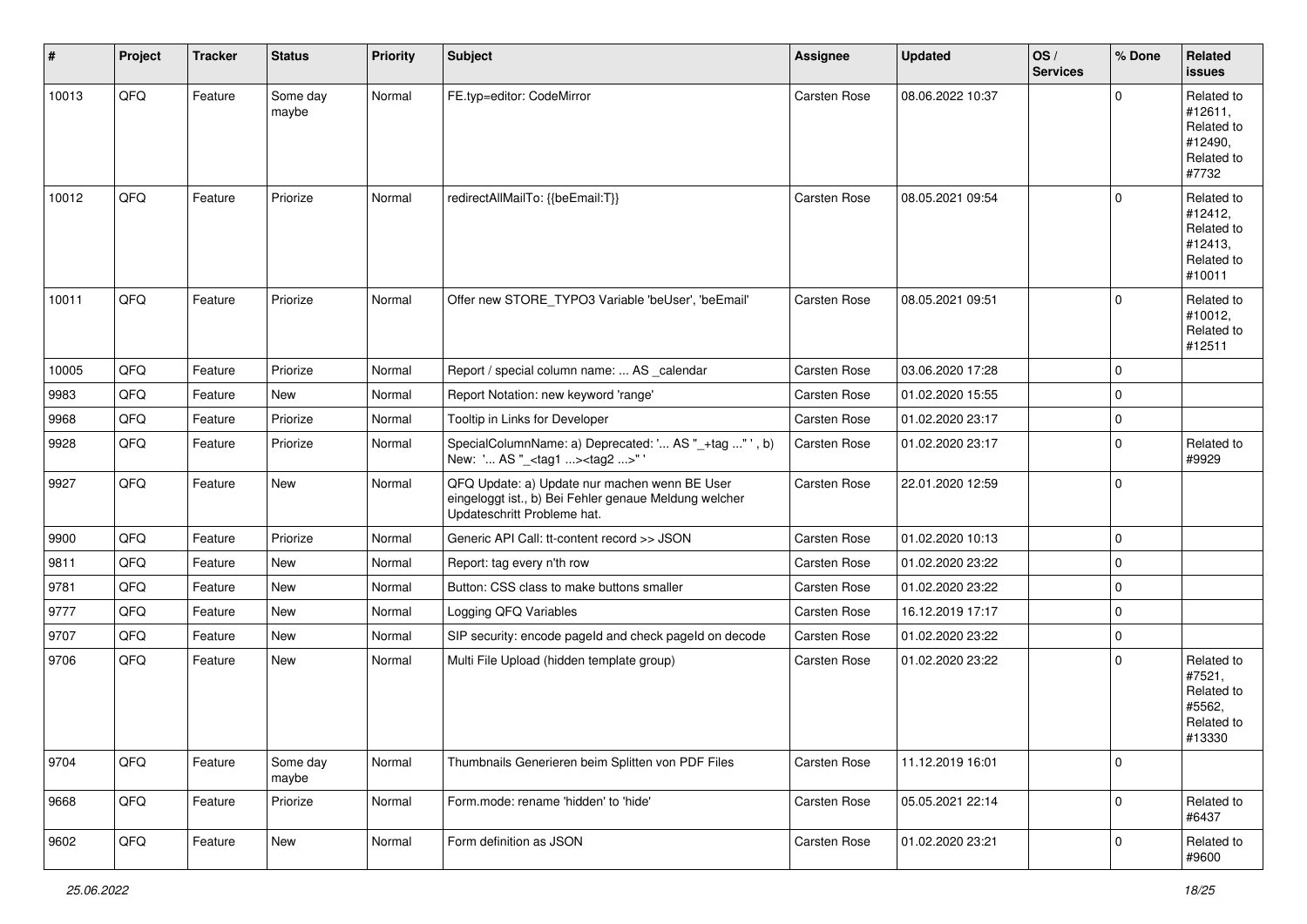| #    | Project | <b>Tracker</b> | <b>Status</b>     | <b>Priority</b> | <b>Subject</b>                                                                                         | Assignee            | <b>Updated</b>   | OS/<br><b>Services</b> | % Done       | Related<br>issues   |
|------|---------|----------------|-------------------|-----------------|--------------------------------------------------------------------------------------------------------|---------------------|------------------|------------------------|--------------|---------------------|
| 9579 | QFQ     | Feature        | Some day<br>maybe | Normal          | Multiform with Process Row                                                                             | <b>Carsten Rose</b> | 11.12.2019 16:01 |                        | $\Omega$     |                     |
| 9537 | QFQ     | Feature        | <b>New</b>        | Normal          | FormEditor: Edit fieldset in FrontEnd                                                                  | <b>Carsten Rose</b> | 01.02.2020 23:22 |                        | $\mathbf 0$  |                     |
| 9394 | QFQ     | Feature        | Priorize          | Normal          | REST: allow for non numerical ids in get requests                                                      | Carsten Rose        | 05.05.2021 22:10 |                        | $\Omega$     |                     |
| 9352 | QFQ     | Feature        | New               | Normal          | FE 'Native' fire slaveld, sqlAfter, sqlIns                                                             | Carsten Rose        | 01.02.2020 23:22 |                        | $\mathbf{0}$ |                     |
| 9348 | QFQ     | Feature        | New               | Normal          | defaultThumbnailSize: pre render thumbnails                                                            | Carsten Rose        | 12.06.2021 09:05 |                        | $\mathbf{0}$ |                     |
| 9346 | QFQ     | Feature        | Priorize          | Normal          | beforeSave: check if an upload is given                                                                | <b>Carsten Rose</b> | 11.06.2021 21:18 |                        | $\Omega$     |                     |
| 9221 | QFQ     | Feature        | <b>New</b>        | Normal          | typeAhead: Zeichenlimite ausschalten                                                                   | Carsten Rose        | 08.05.2021 17:06 |                        | $\Omega$     |                     |
| 9208 | QFQ     | Feature        | <b>New</b>        | Normal          | Manage 'recent' records                                                                                | Carsten Rose        | 01.02.2020 23:22 |                        | $\Omega$     |                     |
| 9136 | QFQ     | Feature        | <b>New</b>        | Normal          | Create ZIP files with dynamic PDFs                                                                     | Carsten Rose        | 01.02.2020 23:22 |                        | $\mathbf 0$  |                     |
| 9129 | QFQ     | Feature        | New               | Normal          | sqlValidate: Message as notification, not as error                                                     | Carsten Rose        | 01.02.2020 23:22 |                        | $\mathbf 0$  | Related to<br>#9128 |
| 9128 | QFQ     | Feature        | New               | Normal          | Error Message: not replaced variables- a) replace back to '{',<br>b) underline                         | <b>Carsten Rose</b> | 01.02.2020 23:22 |                        | $\Omega$     | Related to<br>#9129 |
| 8975 | QFQ     | Feature        | <b>New</b>        | Normal          | Report Notation: 2.0                                                                                   | <b>Carsten Rose</b> | 01.02.2020 23:22 |                        | $\mathbf 0$  | Related to<br>#8963 |
| 8963 | QFQ     | Feature        | Priorize          | Normal          | Setting values in a store: flexible way                                                                | Carsten Rose        | 05.05.2021 22:10 |                        | $\mathbf 0$  | Related to<br>#8975 |
| 8962 | QFQ     | Feature        | New               | High            | allow for form fields with identical names                                                             | <b>Carsten Rose</b> | 03.05.2021 21:14 |                        | $\mathbf 0$  |                     |
| 8894 | QFQ     | Feature        | Some day<br>maybe | Normal          | Documentation Tags Usable in QFQ Application                                                           | <b>Carsten Rose</b> | 11.12.2019 16:01 |                        | $\mathbf 0$  |                     |
| 8892 | QFQ     | Feature        | Some day<br>maybe | Normal          | Display and Edit SQL Comments in Form Editor                                                           | <b>Carsten Rose</b> | 11.12.2019 16:01 |                        | $\mathbf 0$  |                     |
| 8806 | QFQ     | Feature        | <b>New</b>        | Normal          | SQL Function nl2br                                                                                     | <b>Carsten Rose</b> | 01.02.2020 23:22 |                        | $\mathbf 0$  |                     |
| 8719 | QFQ     | Feature        | New               | Normal          | extraButtonLock: add support for 0/1                                                                   | Carsten Rose        | 01.02.2020 23:22 |                        | $\pmb{0}$    |                     |
| 8702 | QFQ     | Feature        | New               | Normal          | Load Record which is locked: missing user info                                                         | Carsten Rose        | 11.12.2019 16:16 |                        | $\mathbf 0$  | Related to<br>#9789 |
| 8586 | QFQ     | Feature        | Some day<br>maybe | Normal          | QFQ: Enhance Error message for 'record not found'                                                      | Carsten Rose        | 16.09.2021 15:10 |                        | $\Omega$     |                     |
| 8585 | QFQ     | Feature        | Priorize          | Normal          | Enhance Error message for 'unknown form'                                                               | <b>Carsten Rose</b> | 01.02.2020 10:13 |                        | $\mathbf 0$  |                     |
| 8584 | QFQ     | Feature        | Priorize          | Normal          | FE 'Action' - never assign to Container (except Template)<br>Group)                                    | Carsten Rose        | 01.02.2020 10:13 |                        | $\mathbf 0$  |                     |
| 8520 | QFQ     | Feature        | Some day<br>maybe | Normal          | Bring QFQ to Composer                                                                                  | <b>Carsten Rose</b> | 16.09.2021 15:10 |                        | $\Omega$     |                     |
| 8336 | QFQ     | Feature        | New               | Normal          | Form > modified > Close New: a) Optional disable popup, b)<br>custom text, c) mode on save: close stay | Carsten Rose        | 01.02.2020 23:22 |                        | $\Omega$     | Related to<br>#8335 |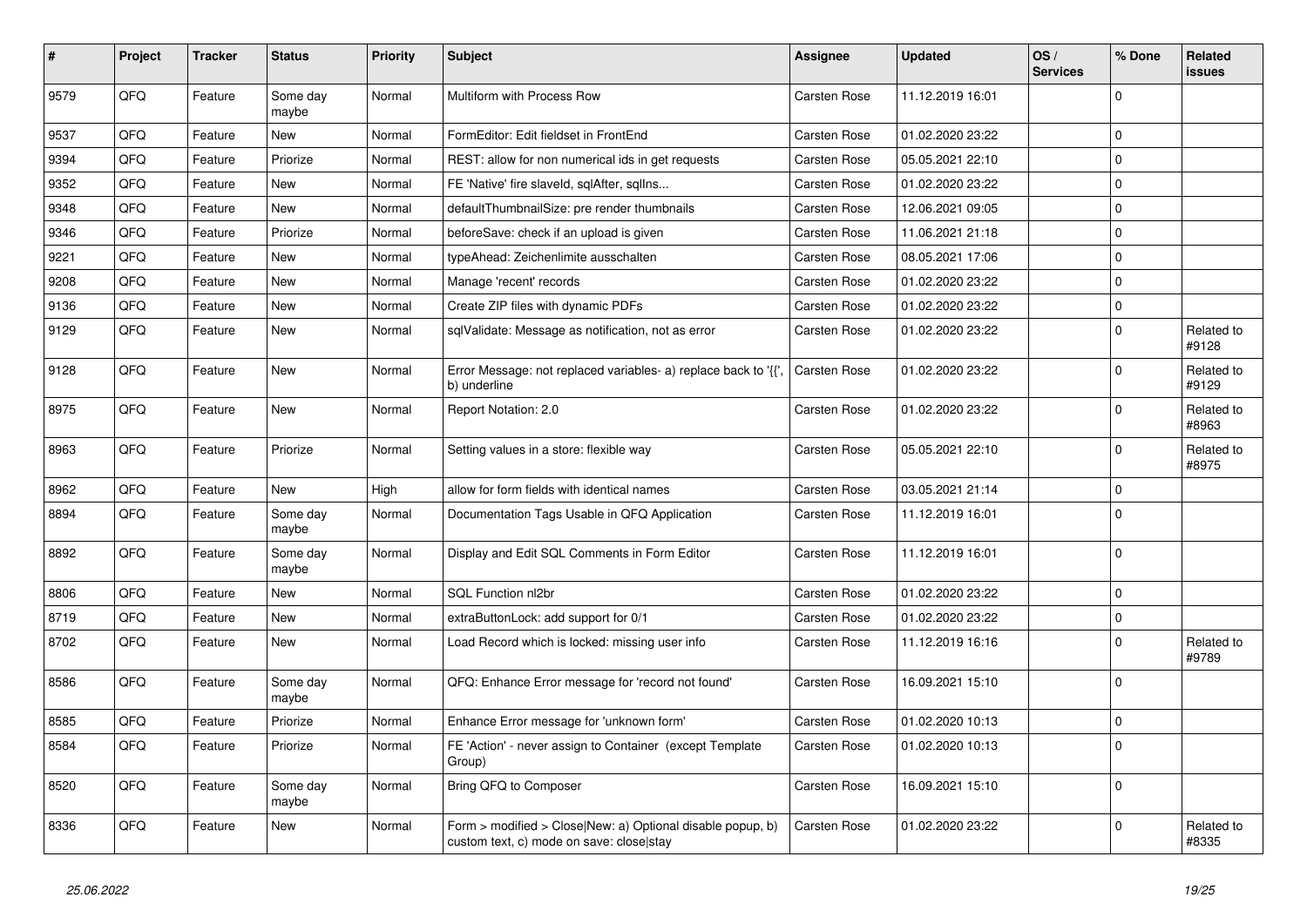| #    | Project | <b>Tracker</b> | <b>Status</b>     | <b>Priority</b> | Subject                                                                    | <b>Assignee</b>     | <b>Updated</b>   | OS/<br><b>Services</b> | % Done      | Related<br>issues                               |
|------|---------|----------------|-------------------|-----------------|----------------------------------------------------------------------------|---------------------|------------------|------------------------|-------------|-------------------------------------------------|
| 8277 | QFQ     | Feature        | Priorize          | Normal          | fe.parameter.default=                                                      | <b>Carsten Rose</b> | 01.02.2020 23:17 |                        | $\Omega$    | Related to<br>#8113                             |
| 8217 | QFQ     | Feature        | New               | Normal          | if-elseif-else construct                                                   | Carsten Rose        | 16.03.2021 18:41 |                        | $\Omega$    | Related to<br>#10716                            |
| 8204 | QFQ     | Feature        | Priorize          | High            | Position 'required mark'                                                   | <b>Carsten Rose</b> | 16.06.2021 13:44 |                        | 0           |                                                 |
| 8187 | QFQ     | Feature        | New               | Normal          | Subrecord: enable/hide new button - make new/edit/delete<br>customizeable. | Carsten Rose        | 06.03.2021 18:44 |                        | $\Omega$    | Related to<br>#11326                            |
| 8101 | QFQ     | Feature        | Some day<br>maybe | Normal          | Password hash: support further hashing methods                             | Carsten Rose        | 16.09.2021 15:10 |                        | $\Omega$    |                                                 |
| 8089 | QFQ     | Feature        | New               | Normal          | Copy/Paste for FormElements                                                | Carsten Rose        | 01.02.2020 23:22 |                        | $\mathbf 0$ |                                                 |
| 8082 | QFQ     | Feature        | Priorize          | High            | Contact form without saving record                                         | Carsten Rose        | 07.12.2021 15:20 |                        | $\Omega$    | Related to<br>#8587,<br><b>Blocks</b><br>#11850 |
| 8044 | QFQ     | Feature        | Priorize          | Normal          | Transaction: a) Form, b) Report                                            | <b>Carsten Rose</b> | 05.05.2021 22:14 |                        | $\Omega$    | Related to<br>#8043                             |
| 8034 | QFQ     | Feature        | Priorize          | Normal          | FormElement 'data': 22.22.2222 should not be accepted                      | Carsten Rose        | 01.02.2020 10:13 |                        | $\mathbf 0$ |                                                 |
| 7924 | QFQ     | Feature        | New               | Normal          | Radio/Checkbox with Tooltip                                                | <b>Carsten Rose</b> | 01.02.2020 23:22 |                        | 0           |                                                 |
| 7920 | QFQ     | Feature        | New               | Normal          | FE: Syntax Highlight, Zeinlenumbruch                                       | Carsten Rose        | 01.02.2020 10:03 |                        | $\Omega$    |                                                 |
| 7850 | QFQ     | Feature        | New               | High            | Upload records: non 'pathFileName' column                                  | <b>Carsten Rose</b> | 03.05.2021 21:14 |                        | $\mathbf 0$ |                                                 |
| 7812 | QFQ     | Feature        | New               | Normal          | FE 'Subrecord' - new option 'subrecordShowFilter',<br>'subrecordPaging'    | Carsten Rose        | 01.02.2020 23:22 |                        | $\Omega$    |                                                 |
| 7683 | QFQ     | Feature        | New               | Normal          | Special column names in '{{ SELECT  AS _link }}' should<br>be detected     | Carsten Rose        | 01.02.2020 23:21 |                        | $\Omega$    |                                                 |
| 7681 | QFQ     | Feature        | New               | Normal          | Optional switch off 'check for modified record'                            | Carsten Rose        | 01.02.2020 23:21 |                        | 0           |                                                 |
| 7660 | QFQ     | Feature        | New               | Normal          | IMAP: import mails to DB, move / delete mails                              | <b>Carsten Rose</b> | 01.02.2020 09:52 |                        | $\mathbf 0$ |                                                 |
| 7630 | QFQ     | Feature        | Priorize          | Normal          | detailed error message for simple upload                                   | Carsten Rose        | 01.02.2020 10:13 |                        | 0           |                                                 |
| 7522 | QFQ     | Feature        | Priorize          | Normal          | Inserting default index.html to folder (Avoid Apache Indexing)             | <b>Carsten Rose</b> | 01.02.2020 10:13 |                        | $\mathbf 0$ |                                                 |
| 7521 | QFQ     | Feature        | New               | Normal          | TemplateGroup: fe.type=upload                                              | Carsten Rose        | 01.02.2020 23:21 |                        | $\Omega$    | Related to<br>#9706                             |
| 7520 | QFQ     | Feature        | New               | Normal          | QR Code:  AS _qr ( AS _link)                                               | Carsten Rose        | 01.02.2020 23:22 |                        | $\Omega$    |                                                 |
| 7519 | QFQ     | Feature        | New               | Normal          | Select: Multi                                                              | Carsten Rose        | 01.02.2020 23:22 |                        | 0           |                                                 |
| 7481 | QFQ     | Feature        | New               | Normal          | Detect 'BaseUrl' automatically                                             | Carsten Rose        | 01.02.2020 23:21 |                        | 0           |                                                 |
| 7480 | QFQ     | Feature        | New               | Normal          | Record History (Undo / Redo)                                               | Carsten Rose        | 11.12.2019 16:16 |                        | 0           | Related to<br>#2361                             |
| 7453 | QFQ     | Feature        | Some day<br>maybe | Normal          | import / export forms QFQ                                                  | Carsten Rose        | 16.09.2021 15:10 |                        | 0           |                                                 |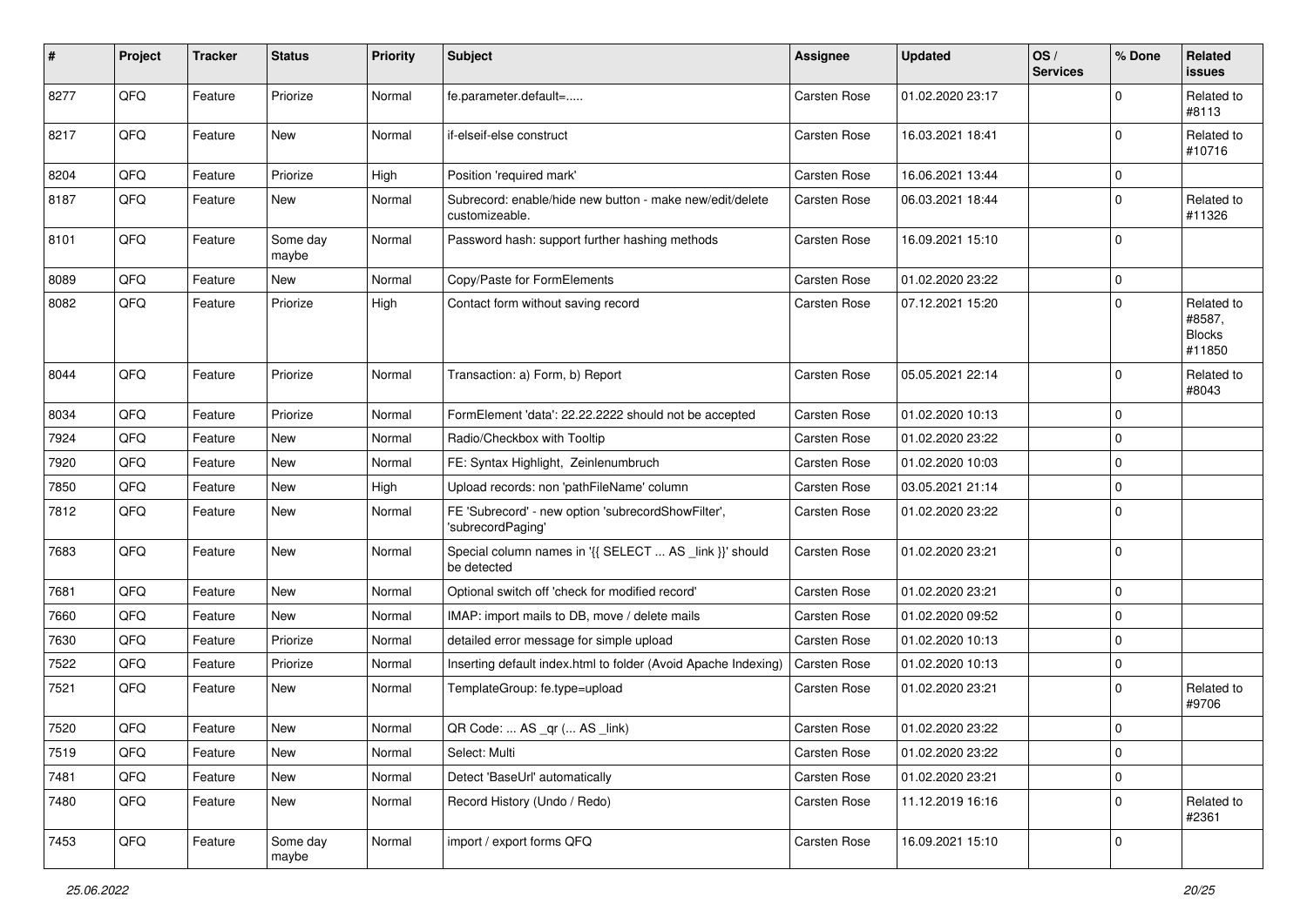| $\#$ | Project | <b>Tracker</b> | <b>Status</b>     | <b>Priority</b> | <b>Subject</b>                                                                                                             | <b>Assignee</b>     | <b>Updated</b>   | OS/<br><b>Services</b> | % Done         | Related<br>issues                           |
|------|---------|----------------|-------------------|-----------------|----------------------------------------------------------------------------------------------------------------------------|---------------------|------------------|------------------------|----------------|---------------------------------------------|
| 7452 | QFQ     | Feature        | Some day<br>maybe | Normal          | automate deployment new QFQ version                                                                                        | <b>Carsten Rose</b> | 16.09.2021 15:10 |                        | $\Omega$       |                                             |
| 7342 | QFQ     | Feature        | New               | Normal          | add content $=$ hide this                                                                                                  | Carsten Rose        | 01.02.2020 23:21 |                        | 0              |                                             |
| 7336 | QFQ     | Feature        | Some day<br>maybe | Normal          | PDF Upload: disallow PDFs with specific Meta information                                                                   | Carsten Rose        | 11.12.2019 16:01 |                        | $\Omega$       |                                             |
| 7290 | QFQ     | Feature        | Priorize          | Normal          | FormEditor: title as textarea if LEN(title)>60                                                                             | Carsten Rose        | 01.02.2020 10:13 |                        | $\Omega$       | Blocked by<br>#7682                         |
| 7280 | QFQ     | Feature        | New               | Normal          | recently used table                                                                                                        | Carsten Rose        | 01.02.2020 23:21 |                        | 0              |                                             |
| 7239 | QFQ     | Feature        | New               | Normal          | TinyMCE: html tag whitelist                                                                                                | Carsten Rose        | 01.02.2020 23:21 |                        | $\mathbf 0$    | Related to<br>#14320                        |
| 7217 | QFQ     | Feature        | Priorize          | Normal          | Download: notice User if `_sip=?` is missing                                                                               | Carsten Rose        | 01.02.2020 10:13 |                        | 0              |                                             |
| 7175 | QFQ     | Feature        | New               | Normal          | Upload: md5 hash as filename                                                                                               | Carsten Rose        | 01.02.2020 23:21 |                        | $\Omega$       |                                             |
| 7119 | QFQ     | Feature        | New               | Normal          | Upload: scaleDownWidth, scaleDownHeight                                                                                    | Carsten Rose        | 01.02.2020 23:21 |                        | 0              |                                             |
| 7109 | QFQ     | Feature        | New               | Normal          | Dynamic Updates: row/element hide                                                                                          | Carsten Rose        | 01.02.2020 23:22 |                        | $\Omega$       | Has<br>duplicate<br>#4081                   |
| 7107 | QFQ     | Feature        | Some day<br>maybe | Normal          | Showcase Registration Tool: Anmeldung / Administration :<br>Liste Anmeldungen / Emaileinaldung                             | Carsten Rose        | 11.12.2019 16:01 |                        | $\Omega$       |                                             |
| 7102 | QFQ     | Feature        | New               | Normal          | Comment sign in report: '#' and '--'                                                                                       | <b>Carsten Rose</b> | 01.02.2020 23:21 |                        | 0              |                                             |
| 7099 | QFQ     | Feature        | New               | Normal          | Redesign FormEditor                                                                                                        | <b>Carsten Rose</b> | 01.02.2020 23:21 |                        | $\Omega$       |                                             |
| 6998 | QFQ     | Feature        | Priorize          | Normal          | Form: with debug=on show column information as tooltip of<br>column label                                                  | Carsten Rose        | 01.02.2020 10:13 |                        | $\Omega$       |                                             |
| 6855 | QFQ     | Feature        | New               | Normal          | With {{feUser:U}}!={{feUser:T}}: Save / Delete: only possible<br>with {{feUserSave:U}}='yes' and '{{feUserDelete:U}}='yes' | Carsten Rose        | 01.02.2020 23:21 |                        | $\mathbf 0$    |                                             |
| 6765 | QFQ     | Feature        | New               | Normal          | Moeglichkeit via QFQ eigene Logs zu schreiben                                                                              | Carsten Rose        | 01.02.2020 23:21 |                        | $\mathbf 0$    |                                             |
| 6723 | QFQ     | Feature        | New               | Normal          | Report QFQ Installation and Version                                                                                        | <b>Carsten Rose</b> | 12.06.2021 09:07 |                        | $\mathbf 0$    |                                             |
| 6715 | QFQ     | Feature        | Some day<br>maybe | Normal          | Code-Refactoring: dbArray vereinheitlichen                                                                                 | Carsten Rose        | 11.12.2019 16:02 |                        | $\Omega$       |                                             |
| 6602 | QFQ     | Feature        | New               | Normal          | Formlet: in Report auf Mausklick ein mini-form oeffnen                                                                     | <b>Carsten Rose</b> | 11.12.2019 16:16 |                        | $\Omega$       |                                             |
| 6594 | QFQ     | Feature        | New               | Normal          | Excel: on download, check if there is a valid sip                                                                          | Carsten Rose        | 01.02.2020 23:21 |                        | $\Omega$       |                                             |
| 6437 | QFQ     | Feature        | New               | Normal          | Neuer Mode Button bei FormElementen                                                                                        | <b>Carsten Rose</b> | 01.02.2020 23:21 |                        | $\overline{0}$ | Related to<br>#9668,<br>Blocked by<br>#9678 |
| 6292 | QFQ     | Feature        | New               | Normal          | Download: File speichern mit Hash aber original Filename in<br>der Datenbank vermerken fuer Downloads                      | <b>Carsten Rose</b> | 01.02.2020 23:21 |                        | $\Omega$       |                                             |
| 6289 | QFQ     | Feature        | New               | Normal          | Form: Log                                                                                                                  | Carsten Rose        | 01.02.2020 23:21 |                        | $\overline{0}$ |                                             |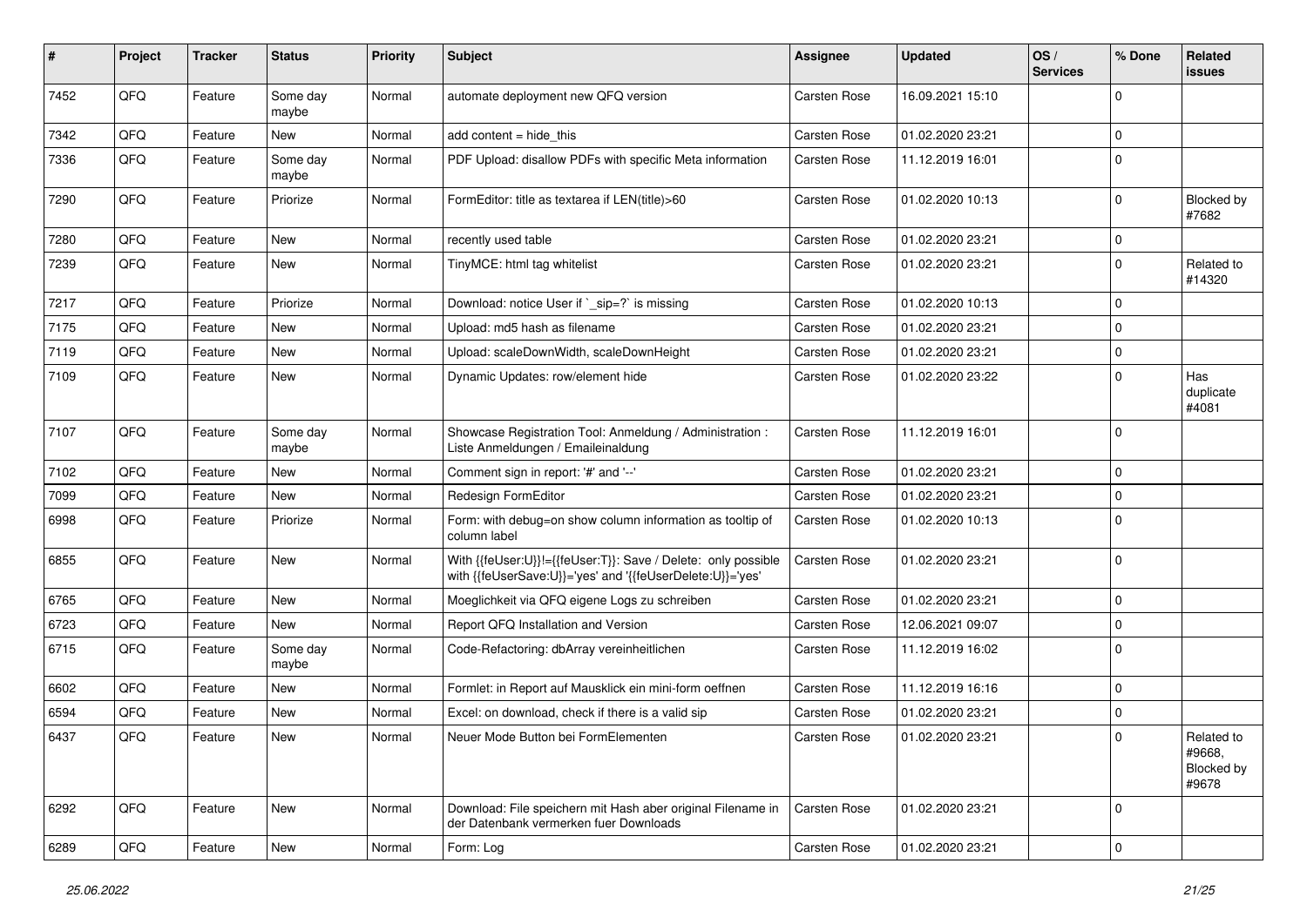| ∦    | Project | <b>Tracker</b> | <b>Status</b>     | <b>Priority</b> | <b>Subject</b>                                                                                     | Assignee            | <b>Updated</b>   | OS/<br><b>Services</b> | % Done         | <b>Related</b><br><b>issues</b>             |
|------|---------|----------------|-------------------|-----------------|----------------------------------------------------------------------------------------------------|---------------------|------------------|------------------------|----------------|---------------------------------------------|
| 6261 | QFQ     | Feature        | New               | Normal          | Persistent SIP                                                                                     | Carsten Rose        | 12.06.2021 09:07 |                        | $\Omega$       | Related to<br>#10819                        |
| 6250 | QFQ     | Feature        | In Progress       | Normal          | Enhance layout: a) Subrecord, b) Subrecord-Title                                                   | Carsten Rose        | 01.02.2020 23:22 |                        | $\mathbf 0$    | Related to<br>#5391                         |
| 5983 | QFQ     | Feature        | Some day<br>maybe | Normal          | Form Submit (save & update): normalize date/-time FE                                               | Carsten Rose        | 01.02.2020 23:19 |                        | $\Omega$       |                                             |
| 5942 | QFQ     | Feature        | Priorize          | Normal          | 'L' and 'type': append to links, generate via '_link' by using 'u:'                                | <b>Carsten Rose</b> | 01.02.2020 10:13 |                        | $\Omega$       |                                             |
| 5894 | QFQ     | Feature        | Feedback          | Normal          | Typeahead in Report: show/hide rows dynamically                                                    | Carsten Rose        | 18.02.2022 08:50 |                        | $\Omega$       | Related to<br>#5893,<br>Related to<br>#5885 |
| 5852 | QFQ     | Feature        | Some day<br>maybe | Normal          | Logging: mail.log / sql.log - im FE anzeigen und via AJAX<br>aktualisieren                         | Carsten Rose        | 01.02.2020 23:19 |                        | $\Omega$       | Related to<br>#5885                         |
| 5782 | QFQ     | Feature        | New               | Normal          | NextCloud API                                                                                      | <b>Carsten Rose</b> | 01.02.2020 10:02 |                        | $\mathbf 0$    |                                             |
| 5715 | QFQ     | Feature        | New               | High            | PDF Caching                                                                                        | Carsten Rose        | 03.05.2021 21:14 |                        | $\Omega$       | Related to<br>#5851,<br>Related to<br>#6357 |
| 5695 | QFQ     | Feature        | In Progress       | Normal          | Multiform                                                                                          | <b>Carsten Rose</b> | 02.01.2021 18:38 |                        | $\overline{0}$ |                                             |
| 5665 | QFQ     | Feature        | Some day<br>maybe | Normal          | Versuch das '{{!' nicht mehr noetig ist.                                                           | Carsten Rose        | 01.02.2020 23:20 |                        | $\Omega$       | Related to<br>#7432,<br>Related to<br>#7434 |
| 5579 | QFQ     | Feature        | Some day<br>maybe | Normal          | Enhance Doc / Presentation: variable type 'link column type'                                       | <b>Carsten Rose</b> | 01.02.2020 23:19 |                        | $\Omega$       |                                             |
| 5548 | QFQ     | Feature        | Some day<br>maybe | Normal          | 801 Textfiles/Scriptfiles als Thumbnail                                                            | <b>Carsten Rose</b> | 07.03.2022 16:26 |                        | $\overline{0}$ |                                             |
| 5480 | QFQ     | Feature        | Some day<br>maybe | Normal          | QFQ: Dokumentation mit Screenshots versehen                                                        | Carsten Rose        | 01.02.2020 23:20 |                        | $\Omega$       | Related to<br>#9879                         |
| 5428 | QFQ     | Feature        | Some day<br>maybe | Normal          | secure thumbnail: late render on access.                                                           | Carsten Rose        | 01.02.2020 23:20 |                        | $\overline{0}$ |                                             |
| 5345 | QFQ     | Feature        | New               | Normal          | Report: UPDATE / INSERT / DELETE statements should<br>trigger subqueries, depending on the result. | Carsten Rose        | 27.05.2020 16:11 |                        | $\mathbf 0$    |                                             |
| 5132 | QFQ     | Feature        | Some day<br>maybe | Normal          | Error Message sendmail missing attachment: more details                                            | Carsten Rose        | 01.02.2020 23:19 |                        | $\Omega$       |                                             |
| 5131 | QFQ     | Feature        | <b>New</b>        | Normal          | Activate Spin Gear ('wait/busy' indicator) via LINK attribute                                      | Carsten Rose        | 01.02.2020 23:21 |                        | $\Omega$       |                                             |
| 4956 | QFQ     | Feature        | Some day<br>maybe | Normal          | Sendmail: Benutzerdefinierte Headers                                                               | Carsten Rose        | 11.12.2019 16:02 |                        | $\Omega$       |                                             |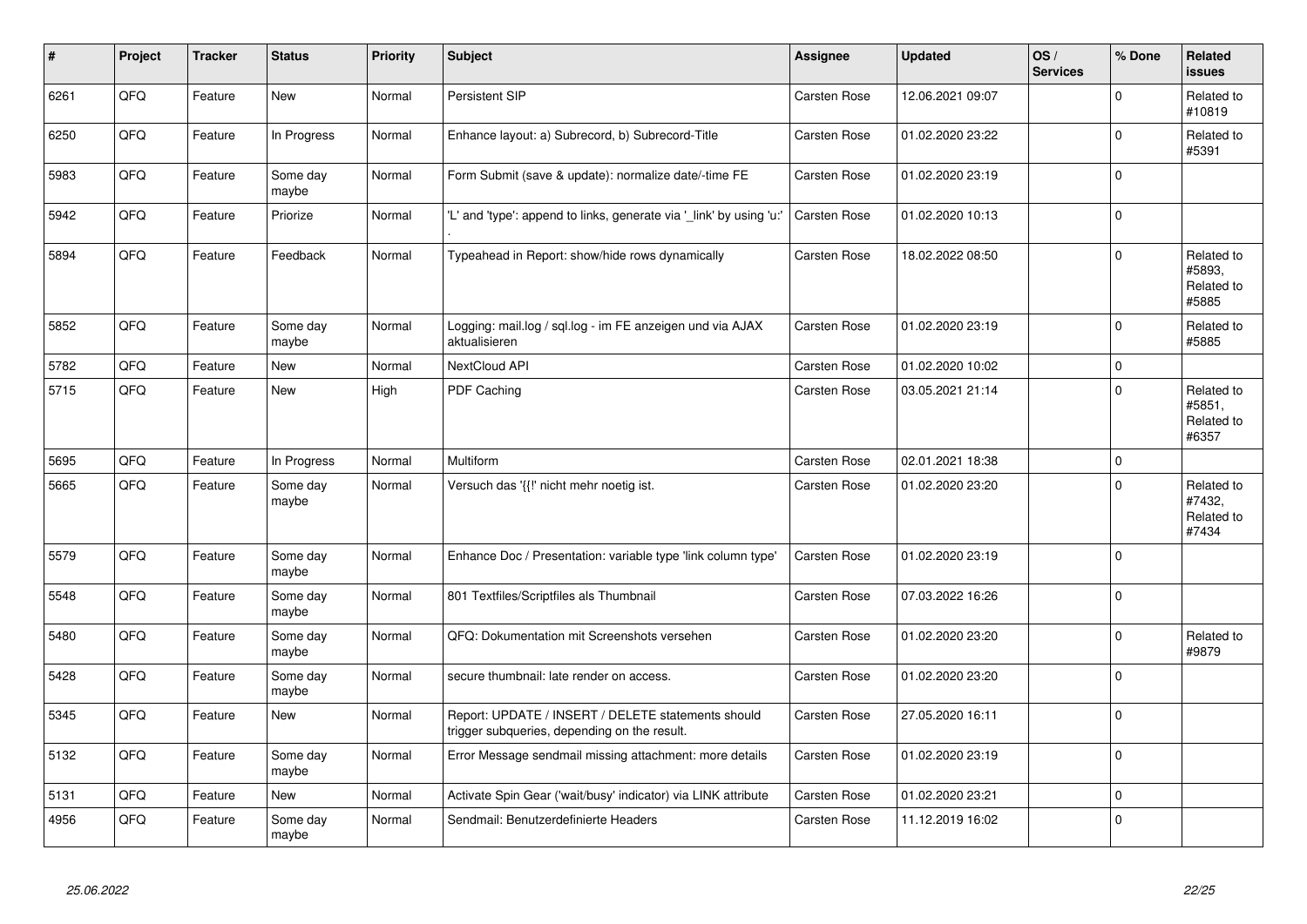| $\pmb{\#}$ | Project | <b>Tracker</b> | <b>Status</b>     | <b>Priority</b> | <b>Subject</b>                                                                                                          | Assignee            | <b>Updated</b>   | OS/<br><b>Services</b> | % Done      | Related<br>issues                           |
|------------|---------|----------------|-------------------|-----------------|-------------------------------------------------------------------------------------------------------------------------|---------------------|------------------|------------------------|-------------|---------------------------------------------|
| 4872       | QFQ     | Feature        | Some day<br>maybe | Normal          | Fields of Typo3 page available in STORE TYPO3                                                                           | <b>Carsten Rose</b> | 01.02.2020 23:19 |                        | $\Omega$    |                                             |
| 4869       | QFQ     | Feature        | Some day<br>maybe | Normal          | Dynamic Update (show, hide, readonly?, required?) for<br><b>Template Group Elements</b>                                 | Carsten Rose        | 01.02.2020 23:19 |                        | $\Omega$    | Related to<br>#4865                         |
| 4839       | QFQ     | Feature        | Some day<br>maybe | Normal          | qfq-handle in <head> Abschnitt</head>                                                                                   | Carsten Rose        | 11.12.2019 16:02 |                        | $\Omega$    |                                             |
| 4757       | QFQ     | Feature        | Some day<br>maybe | Normal          | Test subrecord: download links ok? Links ok?                                                                            | Carsten Rose        | 01.02.2020 23:20 |                        | $\Omega$    |                                             |
| 4652       | QFQ     | Feature        | Some day<br>maybe | Normal          | UZH CD: Weiterleitung auf benutzerdefinierte 403/404 Seite                                                              | <b>Carsten Rose</b> | 01.02.2020 23:20 |                        | $\Omega$    |                                             |
| 4650       | QFQ     | Feature        | Some day<br>maybe | Normal          | Convert html to doc/rtf                                                                                                 | Carsten Rose        | 01.02.2020 23:20 |                        | $\Omega$    | Related to<br>#10704                        |
| 4606       | QFQ     | Feature        | Some day<br>maybe | Normal          | link: qualifier to render bootstrap button                                                                              | <b>Carsten Rose</b> | 01.02.2020 23:19 |                        | $\Omega$    |                                             |
| 4413       | QFQ     | Feature        | New               | Normal          | fieldset: show/hidden, modeSql, dynamicUpdate                                                                           | Carsten Rose        | 09.02.2022 15:19 |                        | $\mathbf 0$ |                                             |
| 4365       | QFQ     | Feature        | Some day<br>maybe | Normal          | Multi Language: new way of config                                                                                       | <b>Carsten Rose</b> | 01.02.2020 23:20 |                        | $\Omega$    |                                             |
| 4349       | QFQ     | Feature        | Some day<br>maybe | Normal          | link download: downloaded external URL to<br>deliver/concatenate - check mimetipe and handle it correctly               | Carsten Rose        | 11.12.2019 16:02 |                        | $\Omega$    |                                             |
| 4343       | QFQ     | Feature        | Some day<br>maybe | Normal          | Link: Classifier to add 'attributes'                                                                                    | <b>Carsten Rose</b> | 01.02.2020 23:20 |                        | $\Omega$    | Related to<br>#14077                        |
| 4330       | QFQ     | Feature        | Some day<br>maybe | Normal          | Error Message: report missing {{ / }} in sqlUpdate, sqlInsert,<br>sglDelete, sglAfter, sglBefore in FE action elements. | Carsten Rose        | 01.02.2020 23:20 |                        | $\Omega$    |                                             |
| 4259       | QFQ     | Feature        | Some day<br>maybe | Normal          | Instant trigger a cron job                                                                                              | Carsten Rose        | 11.12.2019 16:03 |                        | $\Omega$    |                                             |
| 4258       | QFQ     | Feature        | Some day<br>maybe | High            | System Defaults: Forms                                                                                                  | Carsten Rose        | 03.05.2021 21:14 |                        | $\Omega$    |                                             |
| 4250       | QFQ     | Feature        | New               | Normal          | AutoCron in QFQ via PHP                                                                                                 | <b>Carsten Rose</b> | 01.02.2020 23:21 |                        | $\Omega$    | Related to<br>#3292.<br>Related to<br>#3291 |
| 4197       | QFQ     | Feature        | Some day<br>maybe | Normal          | Unit Test fuer JSON Stream von QuickFormQuery.php ><br>doForm()                                                         | <b>Carsten Rose</b> | 11.12.2019 16:03 |                        | $\Omega$    |                                             |
| 4082       | QFQ     | Feature        | New               | Normal          | Dynamic Update: modeSql - useful default                                                                                | <b>Carsten Rose</b> | 01.02.2020 23:22 |                        | $\mathbf 0$ |                                             |
| 4050       | QFQ     | Feature        | <b>New</b>        | Normal          | sql.log: 1) FormElement ID which causes a specific action,<br>2) Result in the same row.                                | <b>Carsten Rose</b> | 15.04.2020 11:35 |                        | $\Omega$    | Related to<br>#5458                         |
| 4026       | QFQ     | Feature        | Some day<br>maybe | Normal          | sqlLog.sql: log number of FE.id                                                                                         | Carsten Rose        | 11.12.2019 16:03 |                        | $\Omega$    | Related to<br>#5458                         |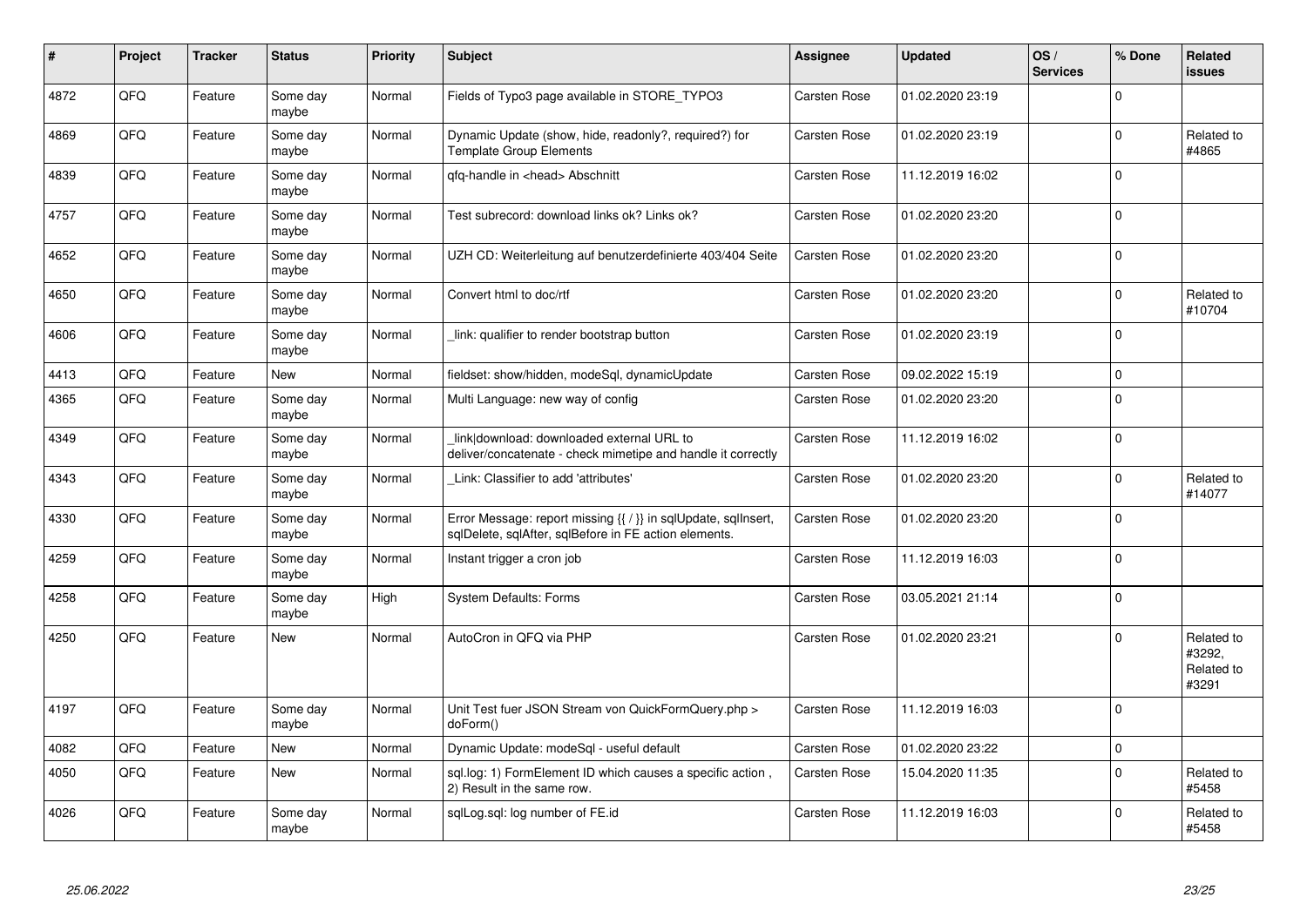| #    | Project | <b>Tracker</b> | <b>Status</b>     | <b>Priority</b> | <b>Subject</b>                                                                                                                               | <b>Assignee</b>     | <b>Updated</b>   | OS/<br><b>Services</b> | % Done         | Related<br>issues                           |
|------|---------|----------------|-------------------|-----------------|----------------------------------------------------------------------------------------------------------------------------------------------|---------------------|------------------|------------------------|----------------|---------------------------------------------|
| 4023 | QFQ     | Feature        | <b>New</b>        | Normal          | prepared statements - FE action: salveld, sqlInsert,<br>sqlUpdate, sqlDelete, sqlBefore, sqlAfter                                            | <b>Carsten Rose</b> | 11.12.2019 16:15 |                        | $\Omega$       |                                             |
| 4018 | QFQ     | Feature        | Some day<br>maybe | Normal          | typeahead: solve problem with potential long query<br>parameter                                                                              | Carsten Rose        | 11.12.2019 16:03 |                        | $\Omega$       |                                             |
| 3991 | QFQ     | Feature        | Some day<br>maybe | Normal          | report: Columnname '_skipWrap' skips 'fbeg', 'fend'                                                                                          | Carsten Rose        | 11.12.2019 16:03 |                        | $\mathbf 0$    |                                             |
| 3990 | QFQ     | Feature        | Some day<br>maybe | High            | custom class definition: add space automatically                                                                                             | <b>Carsten Rose</b> | 03.05.2021 21:14 |                        | $\Omega$       |                                             |
| 3967 | QFQ     | Feature        | Some day<br>maybe | High            | Report: Checkbox, Radio, Dropdown, Input welches ohne<br>Submit funktioniert - 'Inline-Form'                                                 | <b>Carsten Rose</b> | 03.05.2021 21:14 |                        | $\overline{0}$ |                                             |
| 3947 | QFQ     | Feature        | Some day<br>maybe | Normal          | Attack detectect: logout current user                                                                                                        | Carsten Rose        | 11.12.2019 16:03 |                        | $\Omega$       | Related to<br>#5458,<br>Related to<br>#6299 |
| 3942 | QFQ     | Feature        | Some day<br>maybe | Normal          | Action Elemente: neu generierte IDs via FE weitergeben                                                                                       | Carsten Rose        | 11.12.2019 16:03 |                        | $\Omega$       | Related to<br>#3941                         |
| 3941 | QFQ     | Feature        | Some day<br>maybe | Normal          | sqlAfter: es sollten mehrere moeglich sein                                                                                                   | <b>Carsten Rose</b> | 11.12.2019 16:03 |                        | $\Omega$       | Related to<br>#3942                         |
| 3905 | QFQ     | Feature        | Some day<br>maybe | Normal          | Documentation: Best Practice anhand eines Online<br>Bewerbungstools                                                                          | <b>Carsten Rose</b> | 11.12.2019 16:03 |                        | $\Omega$       |                                             |
| 3900 | QFQ     | Feature        | Some day<br>maybe | Normal          | Extend documentation of 'Copy / Paste'                                                                                                       | Carsten Rose        | 11.12.2019 16:03 |                        | $\Omega$       | Related to<br>#3899                         |
| 3877 | QFQ     | Feature        | Some day<br>maybe | Normal          | FormEditor: die Felder die aktuell nicht gebraucht werden nur<br>auf readonly/disabled setzen (nicht ausblenden > das irritiert.             | Carsten Rose        | 11.12.2019 16:03 |                        | $\Omega$       |                                             |
| 3867 | QFQ     | Feature        | Priorize          | Normal          | Readonly Formular: Template Groups add/delete ausbeldnen                                                                                     | <b>Carsten Rose</b> | 05.05.2021 22:12 |                        | $\Omega$       |                                             |
| 3864 | QFQ     | Feature        | New               | Normal          | Encrypt / decrypt field                                                                                                                      | Carsten Rose        | 08.03.2021 18:08 |                        | $\Omega$       |                                             |
| 3848 | QFQ     | Feature        | Some day<br>maybe | High            | Antivirus check fuer Upload files in qfq?                                                                                                    | Carsten Rose        | 03.05.2021 21:14 |                        | $\Omega$       | Related to<br>#4131                         |
| 3727 | QFQ     | Feature        | New               | High            | Security: Session Hijacking erschweren                                                                                                       | Carsten Rose        | 03.05.2021 21:14 |                        | $\Omega$       |                                             |
| 3708 | QFQ     | Feature        | Some day<br>maybe | Normal          | Form: input - 'specialchars', 'none'  gewisse tags erlauben,<br>andere verbieten                                                             | <b>Carsten Rose</b> | 11.12.2019 16:02 |                        | $\mathbf 0$    | Related to<br>#14320                        |
| 3677 | QFQ     | Feature        | Some day<br>maybe | Normal          | wkhtmltopdf: FE User access prohibited, if client IP changes -<br>\$TYPO3_CONF_VARS[FE][lockIP]                                              | <b>Carsten Rose</b> | 11.12.2019 16:02 |                        | $\Omega$       |                                             |
| 3666 | QFQ     | Feature        | Some day<br>maybe | Normal          | a) Performance Messung: mysql real escape string() im<br>Vergleich zu str_replace(), b) doppeltes Aufrufen von<br>mysql_real_escape_string() | Carsten Rose        | 11.12.2019 16:02 |                        | $\Omega$       |                                             |
| 3537 | QFQ     | Feature        | Some day<br>maybe | Low             | SHOW COLUMNS FROM tableName - Extend '{{!'<br>definition                                                                                     | <b>Carsten Rose</b> | 11.12.2019 16:02 |                        | $\Omega$       |                                             |